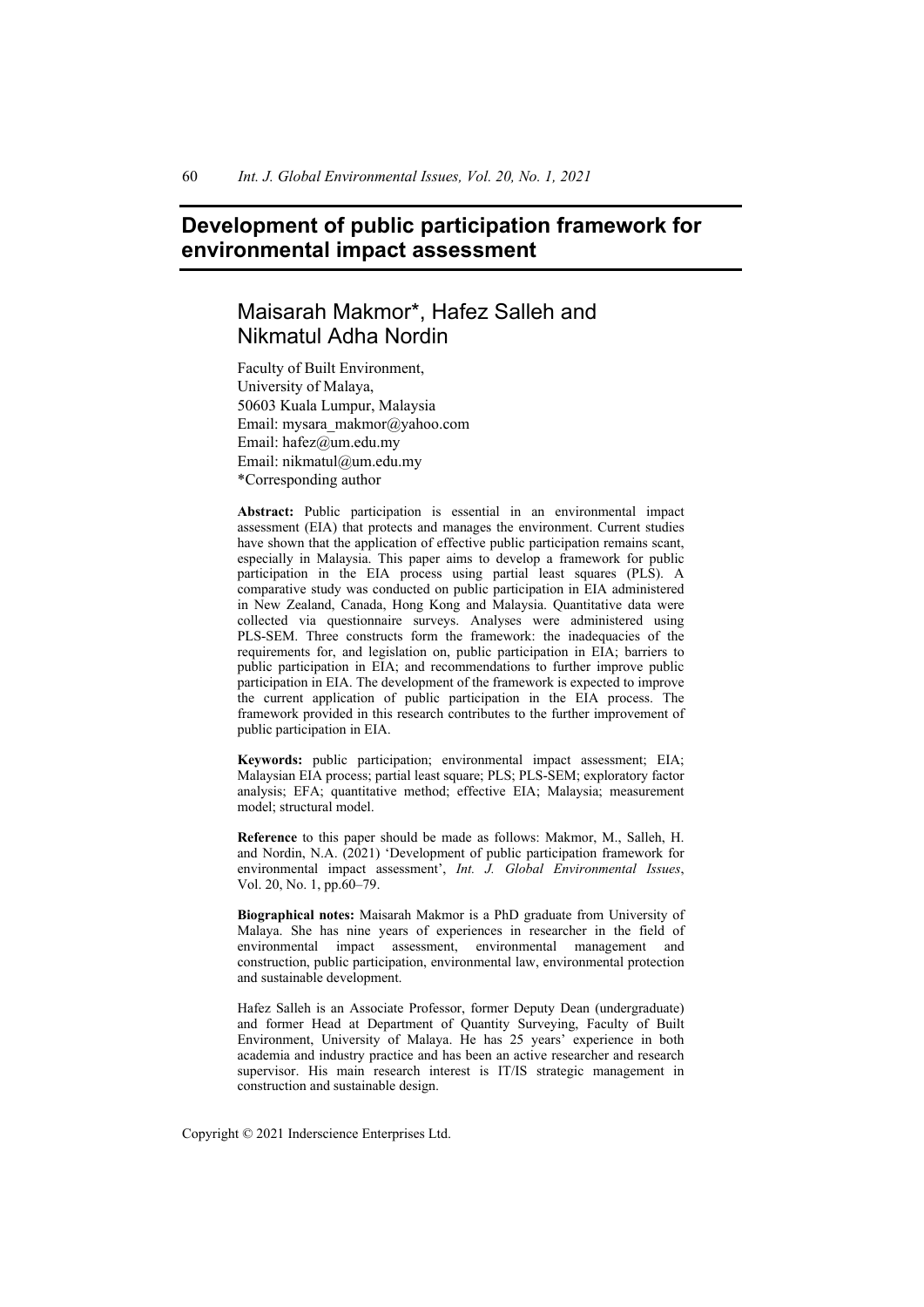#### **1 Introduction**

Public participation is a prominent part of an environmental impact assessment (EIA) as it has been emphasised that it is an essential component of sustainability by the United Nations Environment Programme (UNEP) (Au et al., 2000; Sharpe and Conrad, 2006). The need for public participation was internationally introduced through Principle 10 of the Rio Declaration in 1992, and further expressed through Chapter 23 of Agenda 21 (Alam, 2014; DOE, 2016). Johnson and Dagg (2003) elaborated that the 10th principle in the Rio Declaration highlighted the need to apply participation in key environmental decisions. Agenda 21 also recapitulated the importance of public participation in the decision-making process. Public participation was prominently expressed again in the Aarhus Convention in 1998, where participation in environmental decision-making was regarded as a public right in relation to sustainable development (Alam, 2014; Johnson and Dagg, 2003; Reed, 2008). Reed (2008) added that the right to public participation that is embedded in the Aarhus Convention has further strengthened the application of participation in multiple environmental interests and pressure groups.

Public participation incorporates public interests, concerns, needs, and values by way of conducting a hearing and consultation to promote quality decision-making (Aiyeola et al., 2014; Ismail and Said, 2014; Omar, 2009; Ramli et al., 2012). Two other authors added that public participation is an empowerment process that enables the involvement of local people in influencing the decision-making process (Ahmad et al., 2013; Dian and Abdullah, 2013). Furthermore, public participation is a continuous process that involves two-way communication and interaction between the community and the authorities (Creighton, 2005; Dian and Abdullah, 2013; Ismail and Said, 2014; Tazin and Yaakop, 2015; Tigawuve, 2012). Omar and Leh (2009) and Omar (2009) elaborated further on the process of public participation, which encourages the public to contribute feedback and input by conducting a dialogue with the authorities.

This integrates the public's ideas, viewpoints and preferences into the decision-making and creates a more responsive and democratic form of governance (Boyte and Kari, 1996; Dian and Abdullah, 2013; Omar, 2009; Omar and Leh, 2009). In conclusion, the definition of public participation integrates the concepts of empowerment, human rights and democracy, and involves two-way communication between the public and the authorities that generates constructive decisions, thus enhancing the decision-making process for the benefit of all parties.

The installation of public participation in an EIA not only improves the transparency of the decision-making process but also empowers communities, allowing apposite solutions and the requirements of the communities to contribute to the formation of decisions in regard to a proposed development (Fitzpatrick and Sinclair, 2003; Jiayu, 2011; O'Faircheallaigh, 2010; Pölönen et al., 2011). Additionally, three authors agreed that effective public participation will foster fair and democratic decisions that value the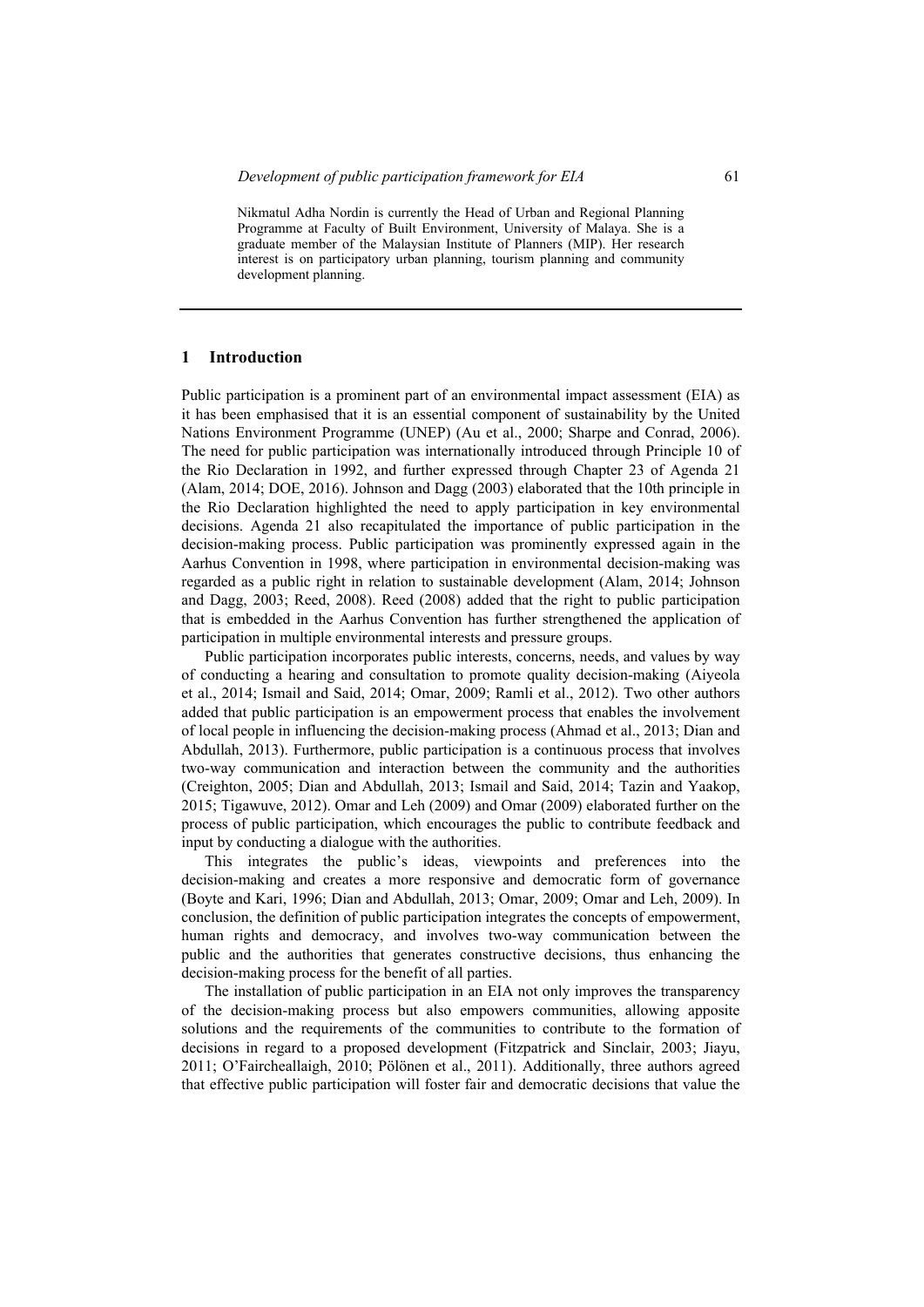opinions and views of the related community (Alam, 2014; Kanniah, 2000; Maidin, 2011). Effective public participation not only has positive impacts on the EIA process, but also coincidentally helps by reducing or avoiding public controversy, confrontation and delay (Ahmad et al., 2013; Ernsta, 2019).

Public participation in EIA in developing countries appears to be ineffective due to poor communication, poor access to information and a lack of transparency in decision-making (Hartley and Wood, 2005; Nadeem and Fischer, 2011; Shepherd and Bowler, 1997). This situation also applies to the current application of public participation in EIA in Malaysia. Public participation is the core component used in evaluating EIA in Western Australia, New Zealand and Canada (Author, 2014). Meanwhile, public participation in Malaysia is not the main component in the decision-making process for EIA in Malaysia. Yew and Zhu (2019) also highlighted that there is an absence of public participation in the EIA procedure that is administered in Malaysia. According to the Environmental Quality Act 1974, public participation is considered an 'environmental procedural right' in Malaysia (Anuar, 2012). Nonetheless, Maidin (2011) stated that there is a serious absence of the statutory rights that position public participation within the decision-making system in Malaysia. This absence of 'environmental substantive rights' provision under the Malaysian Federal Constitution has caused public participation to remain only as an 'environmental right' under Malaysian legislation (Anuar, 2012). Alam (2014) further explained that the inadequacies that arise in the EIA requirements and legislation increase the risk of the environment being affected by the negative impacts imposed by proposed developments.

Thus, this paper aims to contribute to the body of literature by developing a framework for public participation practice relating to EIAs in Malaysia. Even though public participation is said to be present in EIA evaluations in Malaysia, evidence concerning the effective application of public participation in EIA is barely adequate. The framework focuses on the requirements and legislation in terms of EIA public participation practice, the barriers regarding EIA public participation practice and the recommendations to alleviate the barriers to EIA public participation practice in Malaysia. Furthermore, this paper reports on quantitative data analyses using PLS-SEM that form the framework. This paper presents quantitative data collected from EIA consultants and environmental non-governmental organisations (NGOs) that are active in the EIA field in Malaysia. The results are discussed, and the framework is represented at the end of the paper.

## *1.1 Comparative study on public participation in EIA*

The National Environmental Policy Act (NEPA) was the first form of legislation that incorporated the EIA as the main environmental assessment tool in 1969 (Agrawala et al., 2010; Bhatia and Wernham, 2008; Bond et al., 2020; 2021; Markham, 1983; Morgan, 2012; Ogola, 2007; Yang, 2019). In analysing the EIA system adapted in developing countries, Abaza et al. (2004) has stated that Malaysia has been one of few developing countries that have established their own EIA systems since the late 1970s. Abaza et al. (2004) added that the effect of globalisation in developing countries has led to accelerated economic growth, while heightened environmental deterioration has demanded the utilisation and development of an EIA system. On the contrary, Wood (2003) contended that Asian countries, such as Hong Kong, have followed other western countries, such as Canada, on the path to establishing EIA legislation after many years of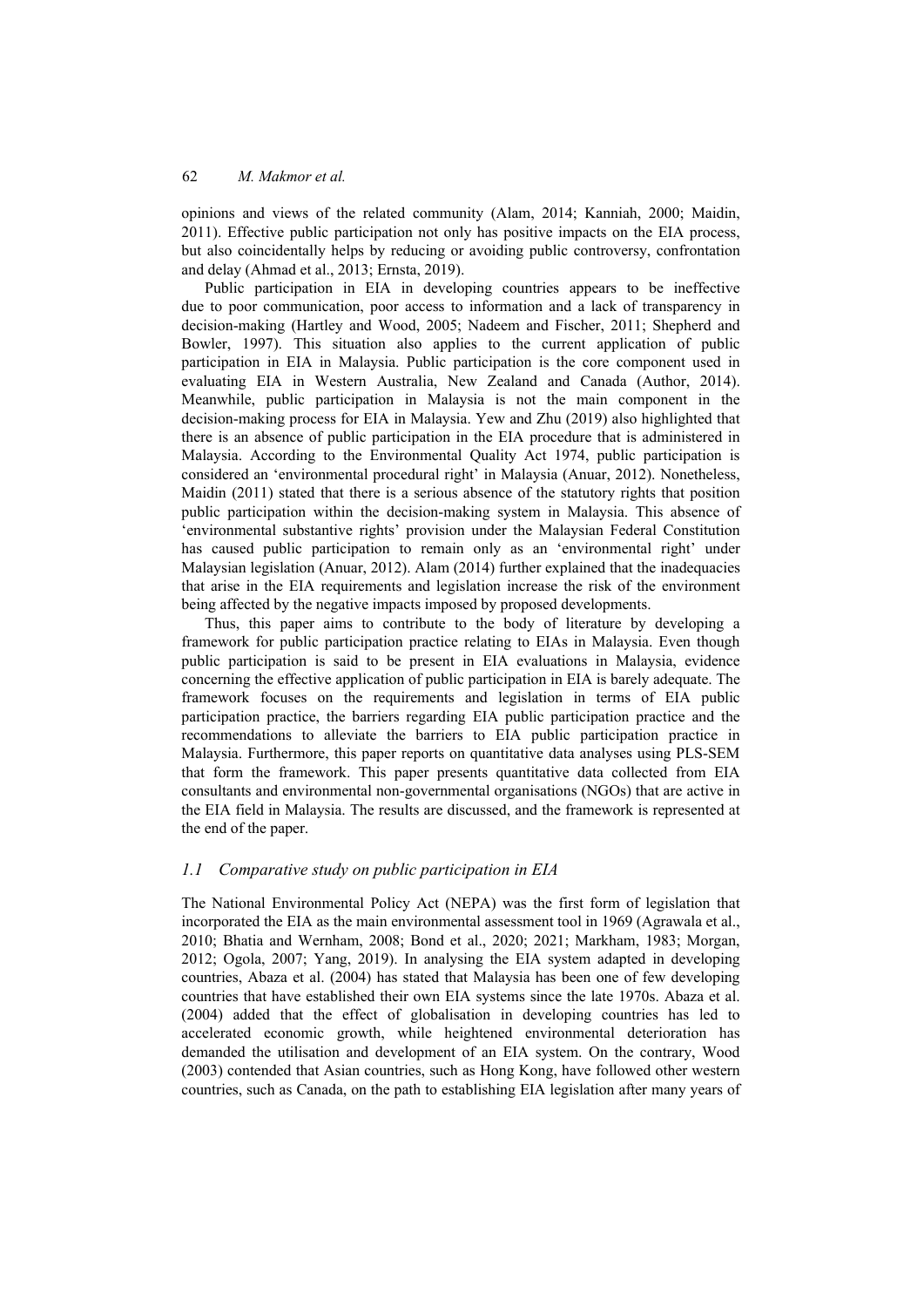EIA practice. Nevertheless, Abdul-Sattar (2007) indicated that public involvement in the EIA process is different in every country. The differences in the application of public participation in the EIA process are most apparent when developed and developing countries are compared (Abdul-Sattar, 2007; Boyle, 1998; Wood, 2003). Therefore, a review comparing the EIA systems in developed countries, such as New Zealand, Canada and Hong Kong, with the EIA system in Malaysia is provided in this paper.

### *1.1.1 EIA legislative framework and enforcement agents*

Table 1 summarises the respective legislative framework and enforcement agents for New Zealand, Canada, Hong Kong and Malaysia. The Resource Management Act (RMA) came into force on 1 October 1991 and is the principal form of environmental legislation in New Zealand (Baba, 2003; Makmor and Ismail, 2014; MfE, 2006). According to BCITO (2018), the enforcement agent for the RMA is the Ministry for the Environment (MfE). Nevertheless, the MfE is not the authority responsible for administering the EIA or AEE in New Zealand. Scott and Ngoran (2003) said that the RMA only provides the proper guidelines for the EIA or AEE processes in New Zealand. The entities that are responsible for administering the implementation of the EIA or AEE in New Zealand are the regional councils, district councils and city councils (BCITO, 2018; Makmor and Ismail, 2014; MfE, 2006; Scott and Ngoran, 2003).

| Countries<br>EIA<br>framework     | New Zealand    | Canada                                                                                                                       | Hong Kong      | Malaysia                                                                                                          |
|-----------------------------------|----------------|------------------------------------------------------------------------------------------------------------------------------|----------------|-------------------------------------------------------------------------------------------------------------------|
| $EIA$ law/<br>regulations         | The RMA        | IA)                                                                                                                          | EIAO           | EQA                                                                                                               |
| Year of<br>implementation         | 1991           | 2019                                                                                                                         | 1998           | 1974                                                                                                              |
| Enforcement<br>agency             | MfE            | <b>JAAC</b>                                                                                                                  | <b>EPD</b>     | <b>DOE</b>                                                                                                        |
| Segregation of<br>EIA legislation | Not applicable | The EIA<br>legislation is<br>segregated<br>between one<br>federal, ten<br>provincial and<br>three territorial<br>governments | Not applicable | The EIA<br>jurisdiction<br>differs between<br>the Peninsular<br>Malaysia and the<br>state of Sabah and<br>Sarawak |

| Table 1 | Comparison on EIA legislative framework |  |  |  |
|---------|-----------------------------------------|--|--|--|
|---------|-----------------------------------------|--|--|--|

The Canadian Environmental Assessment Act (CEAA) was introduced and officially promulgated in January 1995 by the Canadian Parliament (CIDA, 1996; Makmor and Ismail, 2014; Paci et al., 2002; Powell, 2014). Larkin et al. (2019) added that the CEAA was amended in 2012 and reintroduced as CEAA2012, which was utilised by Canada until 2019. The Government of Canada launched a review of its regulatory and environmental processes in 2016, and the CEAA2012 was replaced with the Impact Assessment Act (IAA) (Canada, 2019; Hunsberger et al., 2020; Larkin et al., 2019; Vypovska et al., 2020). The IAA is a new Act that protects the environment, fish and waterways, respects Indigenous rights and rebuilds public trust in decision-making over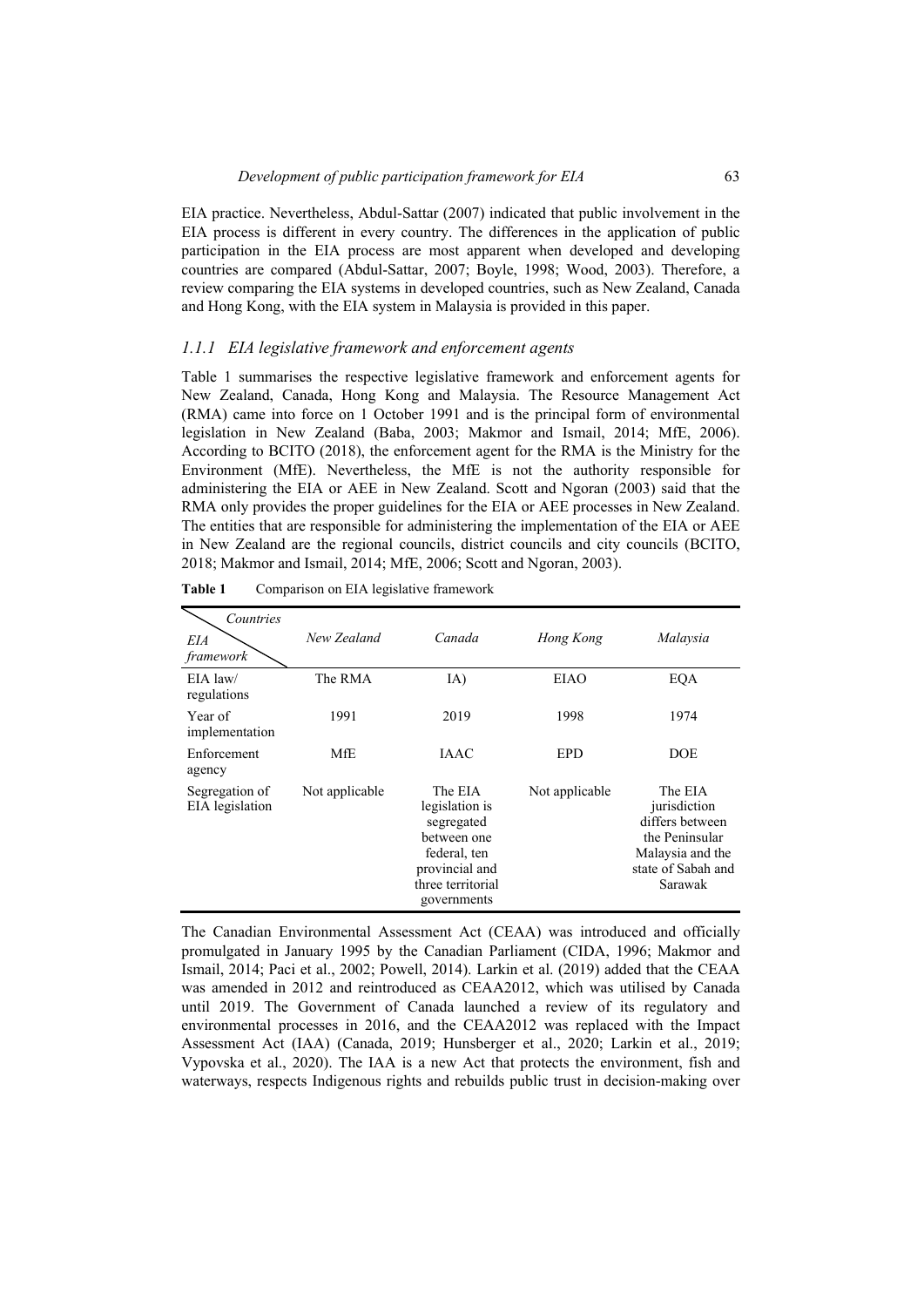resource development (Canada, 2018; IAA, 2020; Vypovska et al., 2020). The enforcement agents for EIA in Canada were also changed from the Canadian Environmental Assessment Agency to the Impact Assessment Agency of Canada (IAAC) which is referred to as 'the Agency' (Canada, 2018, 2019; Vypovska et al., 2020). Larkin et al. (2019) stated that the IAAC is a single government impact assessment that is in charge of leading assessments and coordinating crown consultations with indigenous people.

The EIA process was inaugurated in Hong Kong through an administrative application from 1979 to 1986 and a systematic application from 1986 to 1991 (Au, 1998; Au and Hui, 2004; Wood and Coppell, 1999). Hong Kong's EIA directive was revised in 1992 to formalise the environmental monitoring and audit requirements. Since then, it has been

applied to all major developments in both the public and private sectors (Au, 1998). The Technical Memorandum was published in 1997 (Au, 1998; Au and Hui, 2004; Wood and Coppell, 1999). The environmental impact assessment ordinance (EIAO) was formally enacted in 1997 and went into effect in 1998 (Au, 1998; Au and Hui, 2004; Hui and Ho, 2008; Tang et al., 2016; Wood and Coppell, 1999). The designated enforcement agency responsible for the EIA Ordinance in Hong Kong is the Environmental Protection Department (EPD) (Tang et al., 2016).

The Government of Malaysia enacted a legal statute in 1974 to prevent, reduce and regulate the pollution levels, thus improving the environment in Malaysia (Makmor and Ismail, 2016; Memon, 2000; Mustafa, 2011; Rahman, 2011). The Environment Quality Act 1974 (EQA) is a federal environmental statute that enhances the quality of the environment by utilising regulations and licensing, as well as liaising over information related to the community with regards to the environment (Briffet et al., 2004; Emang, 2006; Mustafa, 2011; Said et al., 2008). The governing body for EIA in Malaysia is the Department of Environment (DOE), which is currently situated within the Ministry of Natural Resources and Environment (NRE). The DOE plays a vital role in monitoring and administering the policies related to environmental management, including all the provisions under the EQA 1974 (Briffet et al., 2004; Makmor and Ismail, 2014; Mustafa, 2011).

Canada is one of the countries that have segregated jurisdictions on EIA at the federal and state level (UNEP, 2018). Such countries distribute the power within the country in accordance with the level of decentralisation, which in this case is the authority related to EIA, which is shared through different levels of government (UNEP, 2018). UNEP (2018) and Vypovska et al. (2020) explained that the power of law-making in Canada is distributed and shared between one federal, ten provincial and three territorial governments. Vypovska et al. (2020) added that the environmental regulations in Canada at the federal and provincial level may overlap, and the project proponents are required to comply with both provincial and federal regulations on EIA. However, the scope of the EIA requirements might differ between the federal and provincial jurisdictions, and specific regulations at both levels are issued to facilitate the delegation of powers (Vypovska et al., 2020).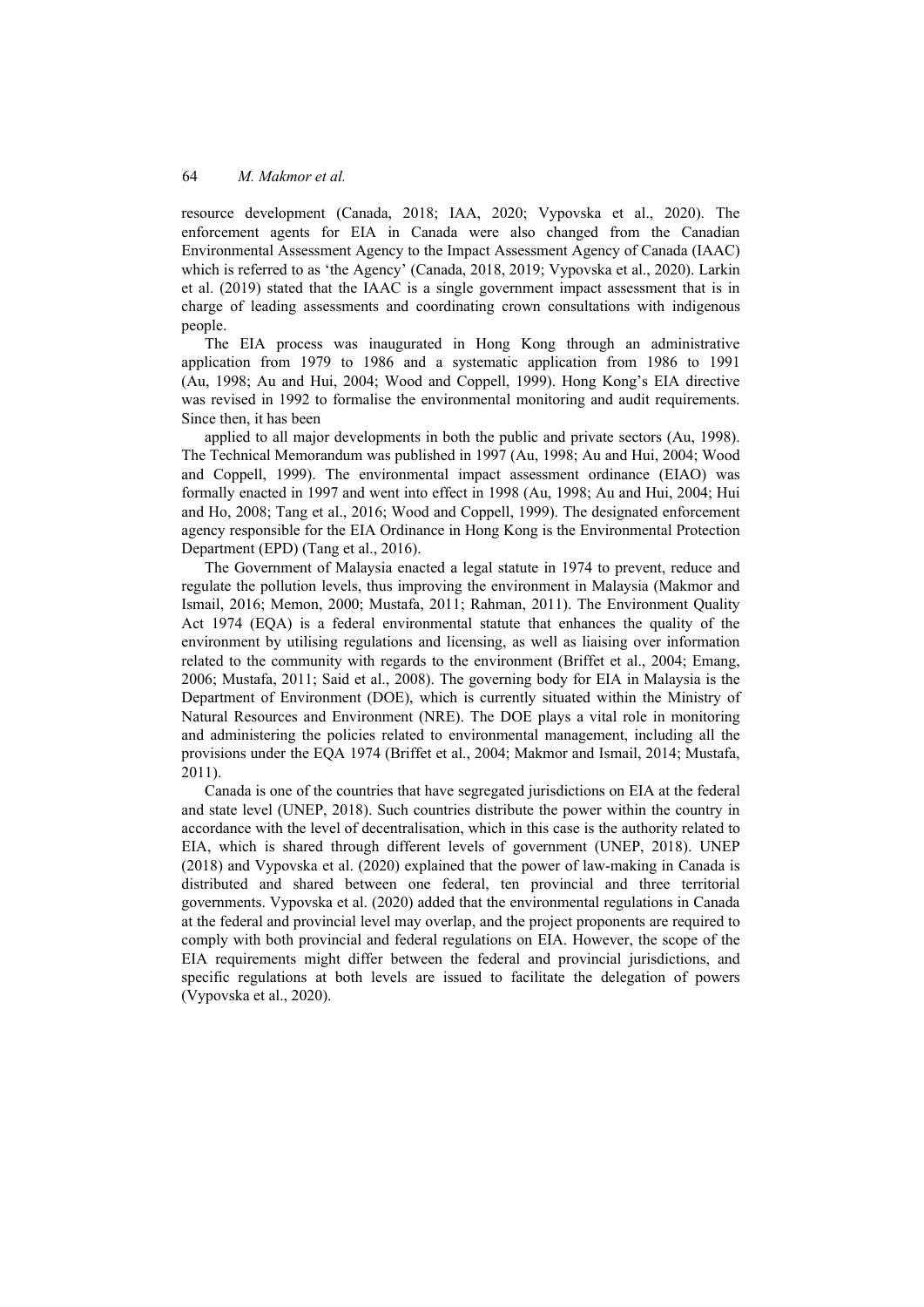A similar segregation of powers was adapted in the EIA system in Malaysia (Memon, 2000). The delegation of powers on EIA jurisdiction was differentiated between Peninsular Malaysia and the states of Sabah and Sarawak (DOE, 2015, 2016; Makmor and Ismail, 2014). Memon (2000) explained that the delegation of powers is administrated due to the vast coverage of forests and natural resources in both states, which needed protection from the adverse impacts of development. The EIA legislation and requirements of Sabah and Sarawak differed from those of Peninsular Malaysia as they have additional EIA legislation and requirements that are specifically designed for the conditions of their states (DOE, 2015, 2016; Makmor and Ismail, 2014).

#### *1.1.2 Public participation in EIA process*

Table 2 provides a compilation of levels of public participation in EIA administered in New Zealand, Canada, Hong Kong and Malaysia. From Table 2, it is evident that the EIA process, as administered in New Zealand, Canada and Hong Kong, provides more opportunities for the public to participate throughout the EIA process. The level of transparency in these three countries is higher compared to Malaysia, as the three countries provide easy access for the public to view information related to the EIA process. The Malaysian EIA process provides opportunities for the public to participate only in the preparation and review stages of the EIA, while limited participation is administered in the scoping stage. New Zealand and Malaysia do not provide any opportunities for participation in the follow-up process. On the contrary, Canada and Hong Kong provide public participation opportunities at the follow-up stages of the EIA. Moreover, the three countries have special policies or provisions, whereby New Zealand and Canada have provisions for the participation of Indigenous people, and Hong Kong has a special policy on follow-up policies, such as the continuous public involvement (CPI). In conclusion, the EIA process administered in Malaysia is observed to be deficient compared to that administered in New Zealand, Canada and Hong Kong.

#### **2 Research method**

This study started with a review of selected literature on the topic of public participation in an EIA. The main data collection was administered using questionnaire surveys with two groups of respondents. The quantitative findings were then analysed and contextualised to form the framework for public participation practice in terms of EIAs in Malaysia.

In this study, purposive sampling was applied, whereby the sampling subjects were targeted based on their involvement in the process of public participation in EIA in Malaysia. The sampling subjects were chosen to represent the two sides of the parties involved in a public participation process. The EIA consultants were the subjects for the organiser, while the environmental NGOs were the subjects for the participants, in regards to the public participation process.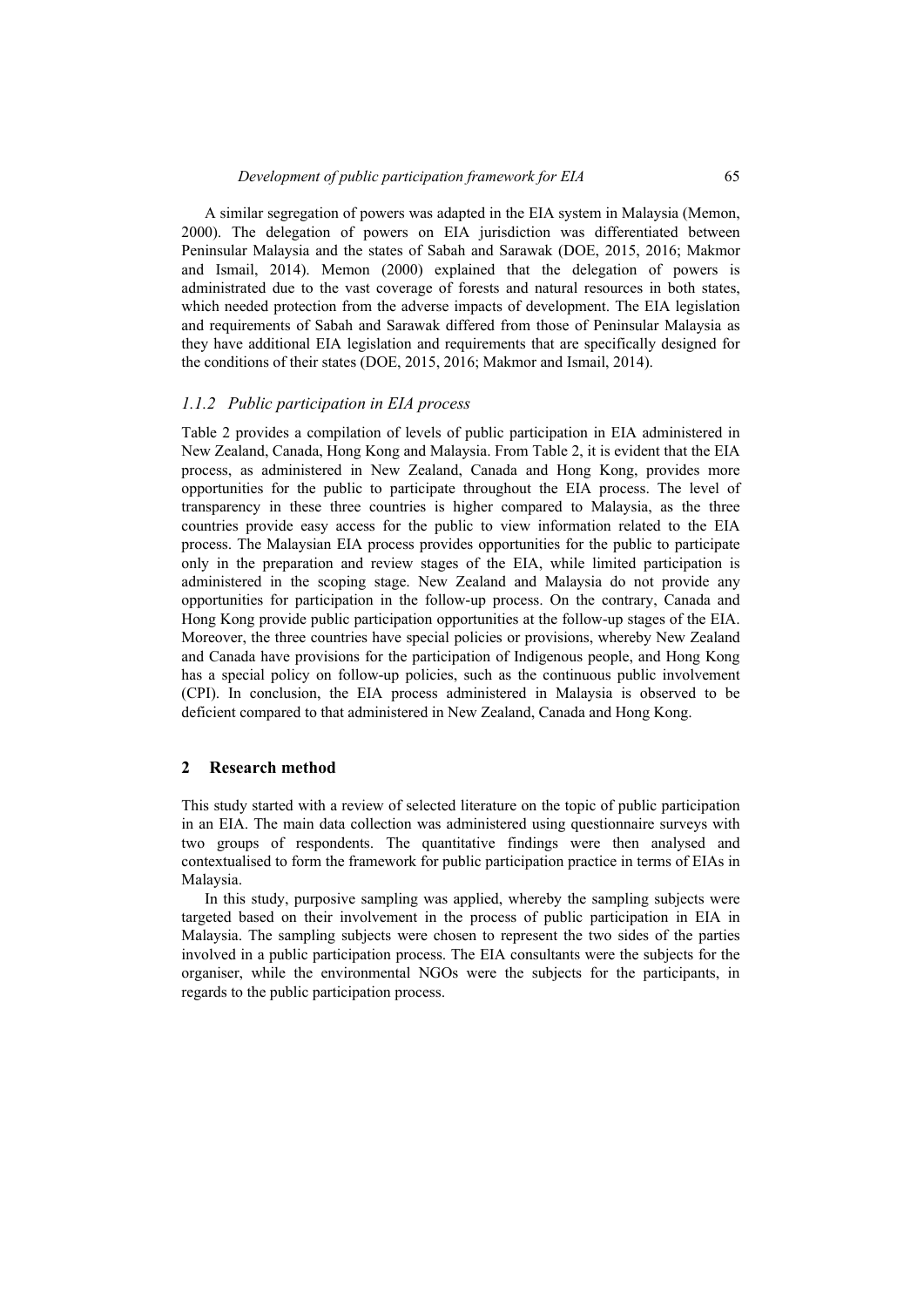| EIA categories              | Vew Zealand                                                                                                                                                                                | Canada                                                                                                                                                                                                          | Hong Kong                                                                                                                                                                                                                             | Malaysia                                                                                                                                                                                                    |
|-----------------------------|--------------------------------------------------------------------------------------------------------------------------------------------------------------------------------------------|-----------------------------------------------------------------------------------------------------------------------------------------------------------------------------------------------------------------|---------------------------------------------------------------------------------------------------------------------------------------------------------------------------------------------------------------------------------------|-------------------------------------------------------------------------------------------------------------------------------------------------------------------------------------------------------------|
| Screening                   | are required. Affected communities have the<br>Written consents from affected communities<br>right to appeal (if issues present) to the<br>planning tribunal.                              | communities and Indigenous people led by the<br>Public participation with the affected<br>Public participation with the affected<br>Agency                                                                      | comment in the screening and scoping process<br>The public and the ACE are able to comment<br>on Project Profile (Statutory EIA). Public is<br>able to review related information and                                                 | No public participation element is included at<br>this stage.                                                                                                                                               |
| Scoping                     | Consultations with related authority in the AEE<br>preparation). Identify and notify affected<br>system and affected communities (AEE<br>parties (Resource Consent)                        | communities and Indigenous people led by the<br>Agency.                                                                                                                                                         |                                                                                                                                                                                                                                       | Limited public participation is included in the<br>review of the TOR by the EIA Technical<br>Appointed Individuals (AIs) from Non-<br>Review Committee (EIATRC) where<br>Governmental Organizations (NGOs). |
| <b>EIA</b> Report           | Additional participation is allowed if required<br>required in accordance to full notification or<br>(AEE preparation). Public notification is<br>limited notification (Resource Consent). | Indigenous people and the public. The Agency<br>Include information from engagements with<br>post a notice notifying the public on the<br>commencement of the review of the IA.                                 | Public is able to review related information and<br>comment in the screening and scoping process<br>$\widehat{E}$                                                                                                                     | public engagement by EIA consultants on<br>behalf of the project proponent. Only required<br>Public participation element exists through<br>for Schedule 2 activities.                                      |
| EIA review                  | Pre-hearing meeting and public hearings are<br>organised                                                                                                                                   | Public engagement sessions with public and<br>indigenous people led by the Agency.                                                                                                                              | comment in the screening and scoping process<br>The public and the ACE are able to comment<br>on Project Profile (Statutory EIA). Public is<br>able to review related information and                                                 | Public participation element exists through EIA<br>display to collect comments from public for<br>Schedule 2 activities                                                                                     |
| EIA decision                | No public participation element is included at<br>this stage.                                                                                                                              | public interest factors were considered on the<br>Decision Statement including reasons for the<br>decision, explanation of how report and the<br>The Agency is responsible to publicise the<br>Agency's website | Public is able to review related information and<br>comment in the screening and scoping process                                                                                                                                      | No public participation element is included at<br>this stage.                                                                                                                                               |
| EIA follow-up               | No public participation element is included at<br>this stage.                                                                                                                              | Indigenous People and other communities are<br>able to participate in Monitoring Committees<br>and inform the Agencies of potential non-<br>compliance by the proponent                                         | Independent Environmental Checker (IEC) to<br>requirements. Follow-up results are posted on<br>website hosted by the EPD (web-based EIA<br>Involves Environmental Team (ET) and<br>ensure compliance with the follow-up<br>follow-up) | No public participation element is included at<br>this stage.                                                                                                                                               |
| participation<br>Indigenous | indigenous consultations are included in each<br>Provisions for Maori communities as<br>public consultation.                                                                               | Indigenous Engagement and Partnership plan is<br>utilised in almost every stages of the EIA<br>process                                                                                                          | Not Applicable                                                                                                                                                                                                                        | Not Applicable                                                                                                                                                                                              |
| Additional policy           | Not Applicable                                                                                                                                                                             | Not Applicable                                                                                                                                                                                                  | CPI where the public is informed and invited to<br>participate in all stages from the environmental<br>planning, EIA and Environmental Monitoring<br>and Audit (EM&A) processes                                                       | Not Applicable                                                                                                                                                                                              |

Table 2 Comparison on public participation in EIA process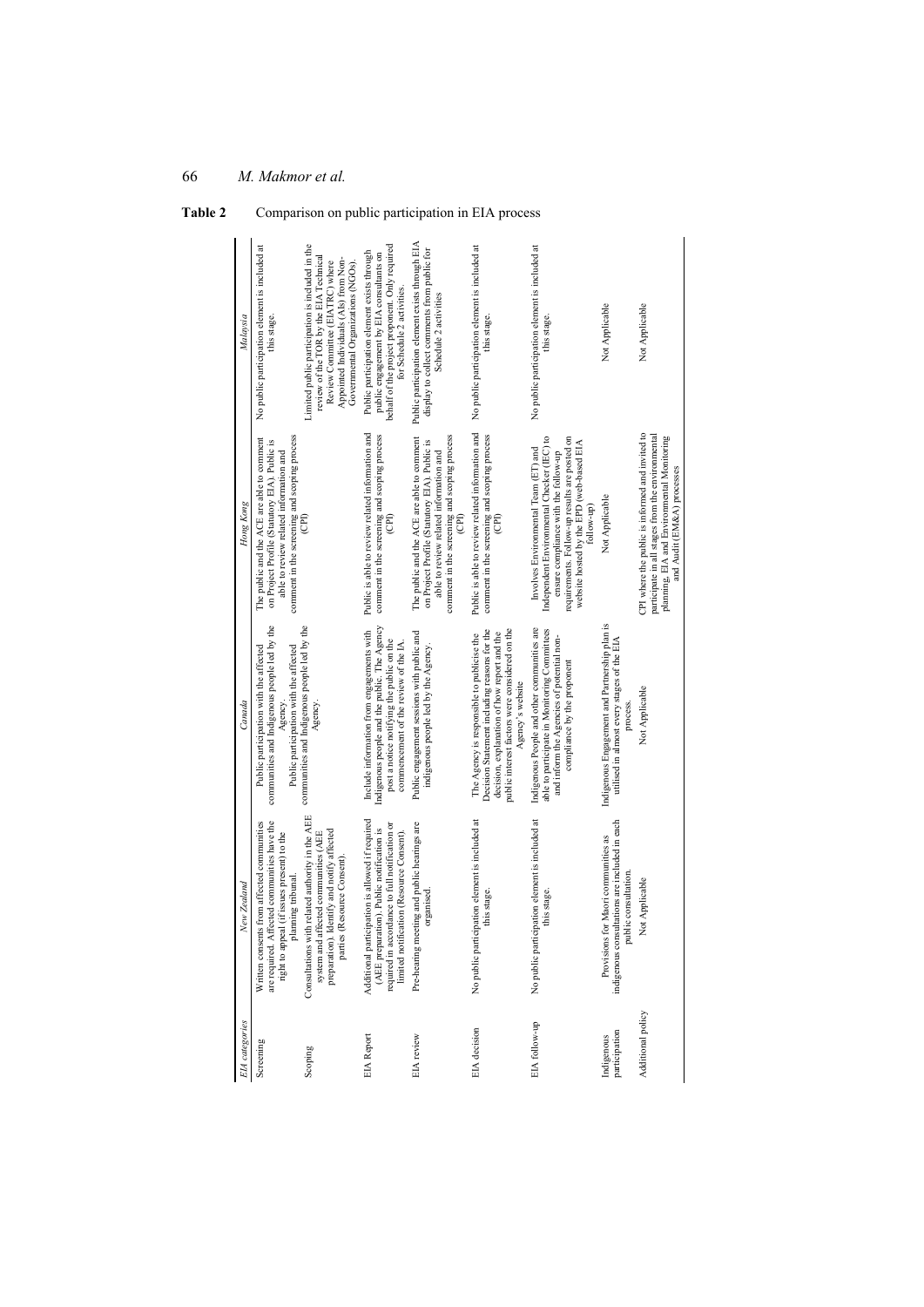The invitations for participation were sent to 75 registered EIA consultants and 17 environmental NGOs via email. A period of 30 days was allocated for the targeted respondents to participate in the online questionnaire survey using Google forms. After 60 days of administering the questionnaire survey, a process of filtration of the completed questionnaires was administered, to scrutinise the questionnaires used and form the database for the final data analysis. A total of 28 out of 75 EIA consultants and seven out of 16 environmental NGOs completed the questionnaire survey online and offline. The response rates of 37% and 44% were identified as appropriate to be used in the final data analyses.

#### **4 Data processing**

The main data analyses utilised PLS-SEM software as this can work efficiently with small sample sizes and makes practically no assumptions about the underlying data. This study identified 75 registered EIA consultants and 17 environmental NGOs. A hierarchical model was applied in this study due to the multiple indicators under each construct, which formed two layers of component models. Thus, the application of PLS-SEM was the most appropriate method of analysing the collected data in this study.

#### **5 Results**

#### *5.1 Partial least square (evaluation of measurement model)*

Figure 1 presents the reflective measurement and structural model evaluated using PLS-SEM. A measurement model describes the relationship between a construct and its items. The assessments in the reflective measurement model included composite reliability and Cronbach's alpha to evaluate the internal consistency, indicator's outer loadings for indicator reliability, and average variance extracted (AVE) to evaluate the convergent validity. In addition, the discriminant validity was evaluated using three methods, which were the Fornell-Larcker criterion, cross-loadings and heterotrait-monotrait ratio (HTMT) (Hair et al., 2014a).

The first assessment of a measurement model is to determine the indicator reliability, which refers to outer loadings. The preferable value for outer loadings is 0.70 or higher (Hair et al., 2014a, 2014b; Henseler et al., 2009). The items that have outer loadings of below 0.70 were evaluated before the removal of the said items. Hair et al. (2014a) elaborated that the effects of the item removal on the composite reliability and the construct's content validity are to be examined. Basically, the items with outer loadings from 0.40 to 0.70 should be considered for removal if the removal of the said items leads to an increase in the composite reliability (or the AVE) above the threshold value (Hair et al., 2014a). Hair et al. (2014a) and Henseler et al. (2009) both agreed that the items with outer loadings below 0.40 should be removed without any considerations. After the assessment of outer loadings, six items from the total of 54 items were removed.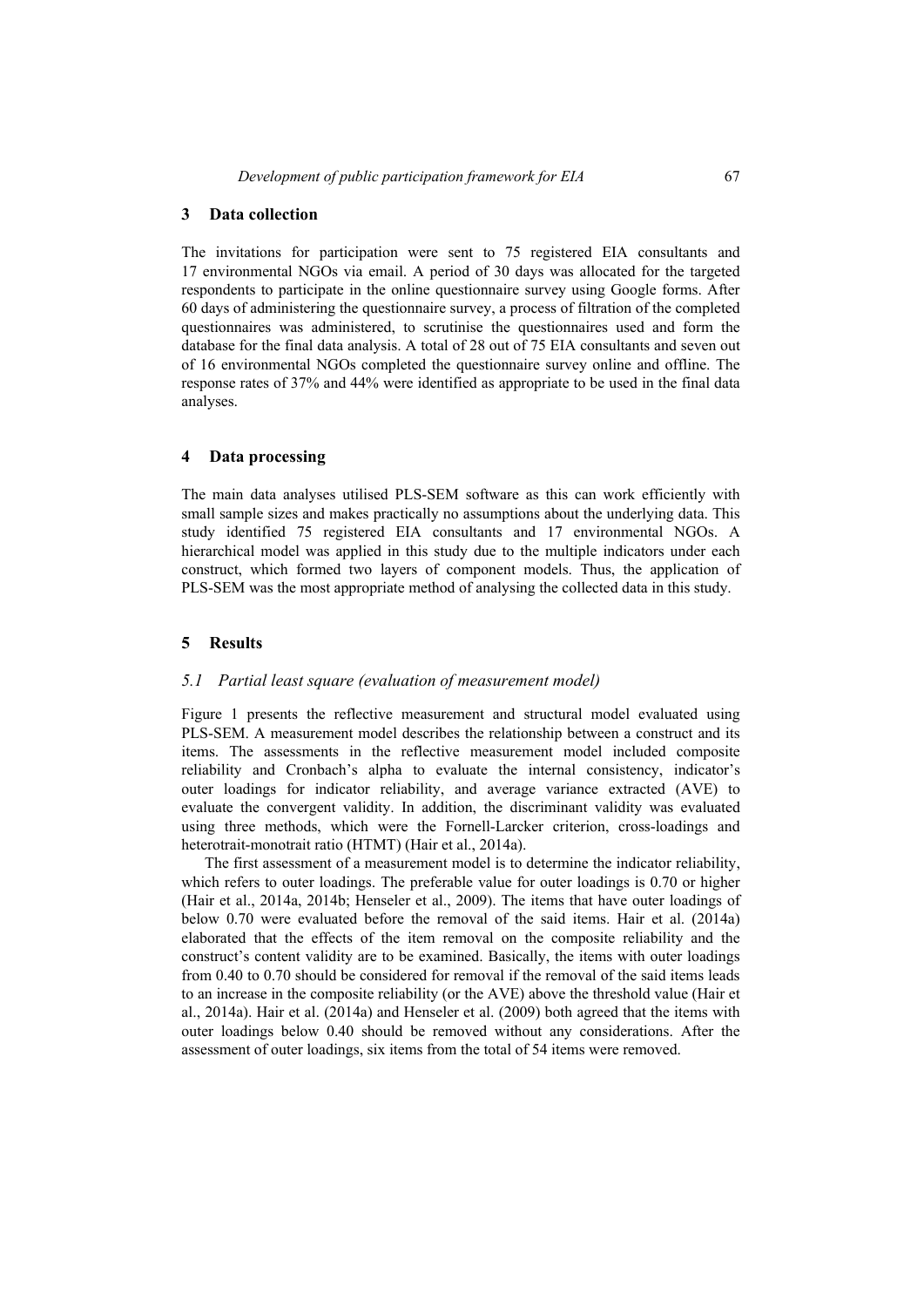

Figure 1 Reflective measurement and structural model (see online version for colours)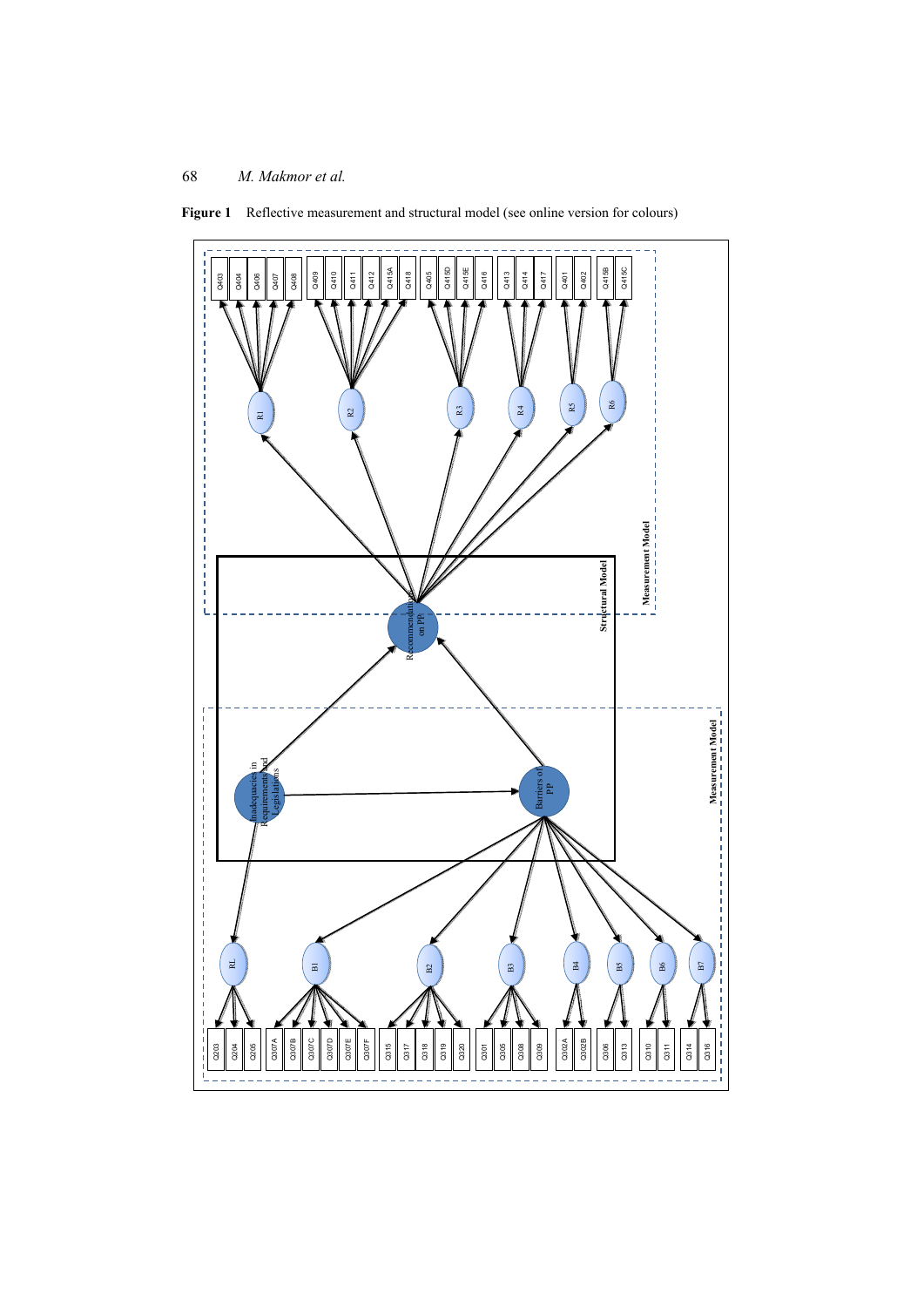The next assessments to be evaluated were the internal consistency reliability, which consists of composite reliability, and the convergent validity, which refers to the AVE. The internal consistency reliability values for composite reliability ranged from 0 to 1. Values more than 0.60 are considered acceptable, values above 0.70 are deemed preferable, and values more than 0.95 are not desirable (Andres, 2010; Hair et al., 2014a; Hamid et al., 2017) Hamid et al. (2017) defined convergent validity as an assessment to measure the level of correlation of multiple indicators in the same construct. An AVE value of 0.50 indicates that the construct is able to explain more than half of the variance of its indicators (Hair et al., 2014a, 2014b; Henseler et al., 2009). Conversely, Hair et al. (2014a) mentioned that an AVE value of less than 0.50 indicates that the indicator contains more errors in the average rather than in the variance explained by the construct.

Discriminant validity is defined as the extent to which a construct is truly empirically different from other constructs (Hair et al., 2014a, 2014b; Hamid et al., 2017; Henseler et al., 2009). Firstly, the Fornell-Larcker Criterion is a measure of discriminant validity that compares the square root of each construct's AVE and its correlations with all other constructs in the model (Hair et al., 2014a; Henseler et al., 2009). The value of the square root of each construct's AVE should be greater than the squared correlations with other constructs. Analysis of the Fornell-Larcker Criterion showed that the square root of the AVEs for each construct was higher than the correlation of these constructs with the other latent variables in the path model.

Cross-loading was the second test to verify the discriminant validity for the measurement model. Cross-loadings evaluate the indicator's outer loadings to be greater than the outer loadings of the other constructs, with a threshold of outer loadings of more than 0.70 (Hair et al., 2014a, 2014b; Hamid et al., 2017; Henseler et al., 2009). In this study, the results for the cross-loadings showed that all the indicator's loadings on a construct were higher than all of its cross-loadings with another construct.

| Construct       | Items  | Outer<br>loadings<br>(> 0.70) | Indicator<br>reliability<br>outer)<br>loadings <sup>2</sup> ) | Composite<br>reliability<br>$(0.70 - 0.95)$ | AVE<br>(> 0.50) | Discriminant<br>validity<br>(Fornell-Larcker<br>criterion, cross<br><i>loading and HTMT</i> ) |
|-----------------|--------|-------------------------------|---------------------------------------------------------------|---------------------------------------------|-----------------|-----------------------------------------------------------------------------------------------|
| RL <sub>2</sub> | Q 203  | 0.914                         | 0.835                                                         | 0.918                                       | 0.789           | Yes                                                                                           |
|                 | Q 204  | 0.929                         | 0.863                                                         |                                             |                 |                                                                                               |
|                 | Q 205  | 0.817                         | 0.667                                                         |                                             |                 |                                                                                               |
| B1              | Q 307A | 0.867                         | 0.752                                                         | 0.943                                       | 0.736           | Yes                                                                                           |
|                 | O 307B | 0.775                         | 0.601                                                         |                                             |                 |                                                                                               |
|                 | O 307C | 0.937                         | 0.878                                                         |                                             |                 |                                                                                               |
|                 | Q 307D | 0.920                         | 0.846                                                         |                                             |                 |                                                                                               |
|                 | O 307E | 0.770                         | 0.593                                                         |                                             |                 |                                                                                               |
|                 | O 307F | 0.861                         | 0.741                                                         |                                             |                 |                                                                                               |
| B <sub>2</sub>  | Q 315  | 0.627                         | 0.393                                                         | 0.876                                       | 0.589           | Yes                                                                                           |
|                 | Q 317  | 0.771                         | 0.594                                                         |                                             |                 |                                                                                               |
|                 | O 318  | 0.877                         | 0.769                                                         |                                             |                 |                                                                                               |
|                 | O 319  | 0.770                         | 0.593                                                         |                                             |                 |                                                                                               |
|                 | Q 320  | 0.770                         | 0.593                                                         |                                             |                 |                                                                                               |

**Table 3** Summary of results of the assessments on the reflective measurement model

Note: The number 2 stands for squared symbol (outer loadings squared).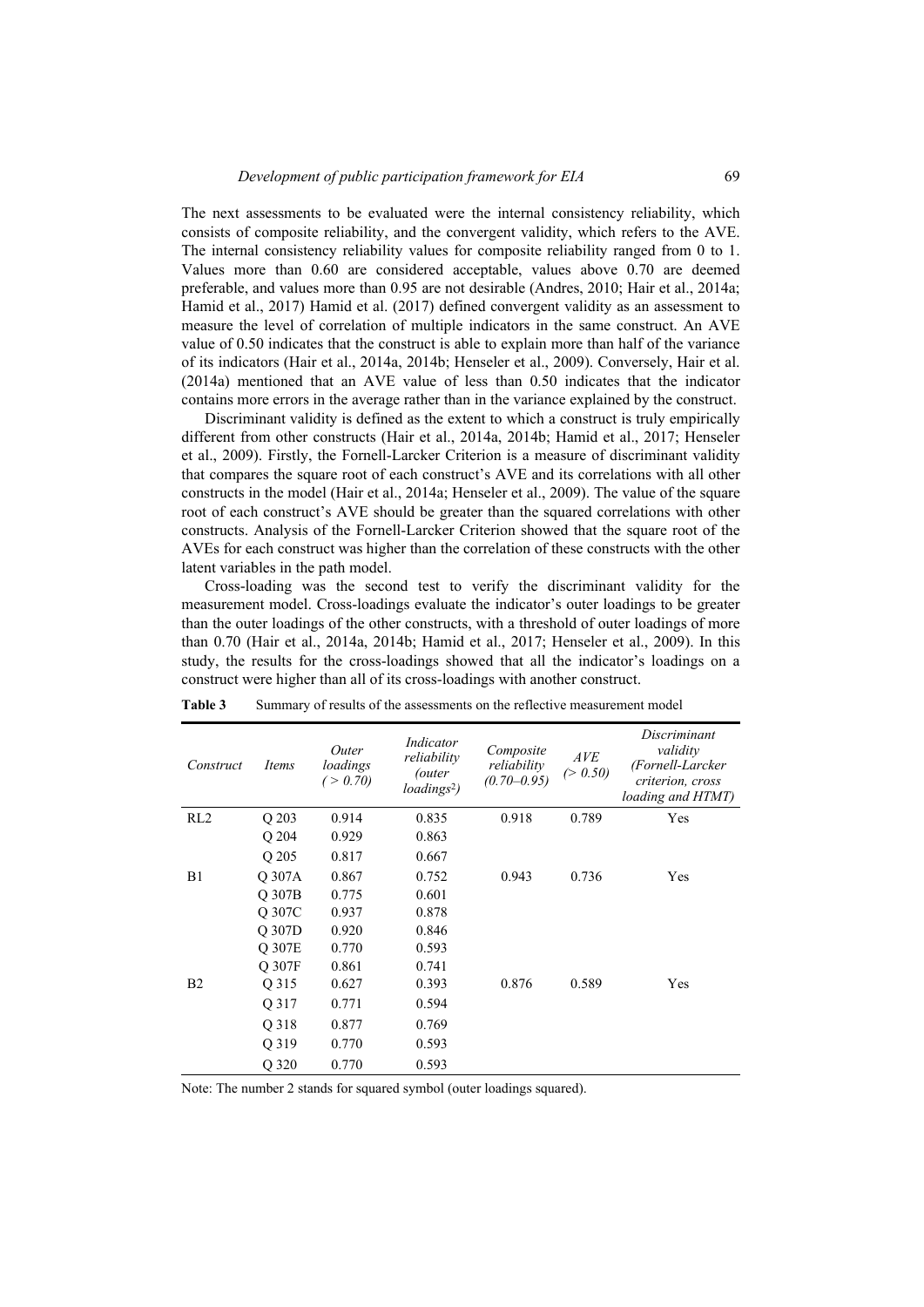| Construct      | Items  | Outer<br>loadings<br>( > 0.70) | Indicator<br>reliability<br><i>(outer</i><br>loadings <sup>2</sup> ) | Composite<br>reliability<br>$(0.70 - 0.95)$ | AVE<br>(> 0.50) | Discriminant<br>validity<br>(Fornell-Larcker<br>criterion, cross<br>loading and HTMT) |
|----------------|--------|--------------------------------|----------------------------------------------------------------------|---------------------------------------------|-----------------|---------------------------------------------------------------------------------------|
| B <sub>3</sub> | Q 301  | 0.836                          | 0.699                                                                | 0.887                                       | 0.663           | Yes                                                                                   |
|                | Q 305  | 0.831                          | 0.691                                                                |                                             |                 |                                                                                       |
|                | Q 308  | 0.834                          | 0.696                                                                |                                             |                 |                                                                                       |
|                | Q 309  | 0.751                          | 0.564                                                                |                                             |                 |                                                                                       |
| B4             | Q 302A | 0.995                          | 0.990                                                                | 0.900                                       | 0.819           | Yes                                                                                   |
|                | Q 302B | 0.796                          | 0.634                                                                |                                             |                 |                                                                                       |
| B <sub>5</sub> | Q 306  | 0.960                          | 0.922                                                                | 0.883                                       | 0.792           | Yes                                                                                   |
|                | Q 313  | 0.816                          | 0.666                                                                |                                             |                 |                                                                                       |
| <b>B6</b>      | Q 310  | 0.834                          | 0.696                                                                | 0.842                                       | 0.727           | Yes                                                                                   |
|                | Q 311  | 0.871                          | 0.759                                                                |                                             |                 |                                                                                       |
| B7             | Q 314  | 0.819                          | 0.671                                                                | 0.820                                       | 0.695           | Yes                                                                                   |
|                | Q 316  | 0.773                          | 0.598                                                                |                                             |                 |                                                                                       |
| R1             | Q 403  | 0.844                          | 0.712                                                                | 0.895                                       | 0.630           | Yes                                                                                   |
|                | Q 404  | 0.816                          | 0.666                                                                |                                             |                 |                                                                                       |
|                | Q 406  | 0.747                          | 0.558                                                                |                                             |                 |                                                                                       |
|                | Q 407  | 0.788                          | 0.621                                                                |                                             |                 |                                                                                       |
|                | Q 408  | 0.768                          | 0.590                                                                |                                             |                 |                                                                                       |
| R <sub>2</sub> | Q 409  | 0.748                          | 0.560                                                                | 0.935                                       | 0.705           | Yes                                                                                   |
|                | Q 410  | 0.917                          | 0.841                                                                |                                             |                 |                                                                                       |
|                | Q 411  | 0.853                          | 0.728                                                                |                                             |                 |                                                                                       |
|                | Q 412  | 0.848                          | 0.719                                                                |                                             |                 |                                                                                       |
|                | Q 415A | 0.722                          | 0.521                                                                |                                             |                 |                                                                                       |
|                | Q 418  | 0.887                          | 0.787                                                                |                                             |                 |                                                                                       |
| R <sub>3</sub> | Q 405  | 0.809                          | 0.654                                                                | 0.917                                       | 0.734           | Yes                                                                                   |
|                | Q 415D | 0.882                          | 0.778                                                                |                                             |                 |                                                                                       |
|                | Q 415E | 0.886                          | 0.785                                                                |                                             |                 |                                                                                       |
|                | Q 416  | 0.847                          | 0.717                                                                |                                             |                 |                                                                                       |
| R <sub>4</sub> | Q 413  | 0.908                          | 0.824                                                                | 0.891                                       | 0.733           | Yes                                                                                   |
|                | Q 414  | 0.779                          | 0.607                                                                |                                             |                 |                                                                                       |
|                | Q 417  | 0.876                          | 0.767                                                                |                                             |                 |                                                                                       |
| R <sub>5</sub> | Q 401  | 0.951                          | 0.904                                                                | 0.928                                       | 0.867           | Yes                                                                                   |
|                | Q 402  | 0.911                          | 0.830                                                                |                                             |                 |                                                                                       |
| R <sub>6</sub> | Q 415B | 0.871                          | 0.759                                                                | 0.891                                       | 0.804           | Yes                                                                                   |
|                | Q 415C | 0.920                          | 0.846                                                                |                                             |                 |                                                                                       |

**Table 3** Summary of results of the assessments on the reflective measurement model (continued)

Note: The number 2 stands for squared symbol (outer loadings squared).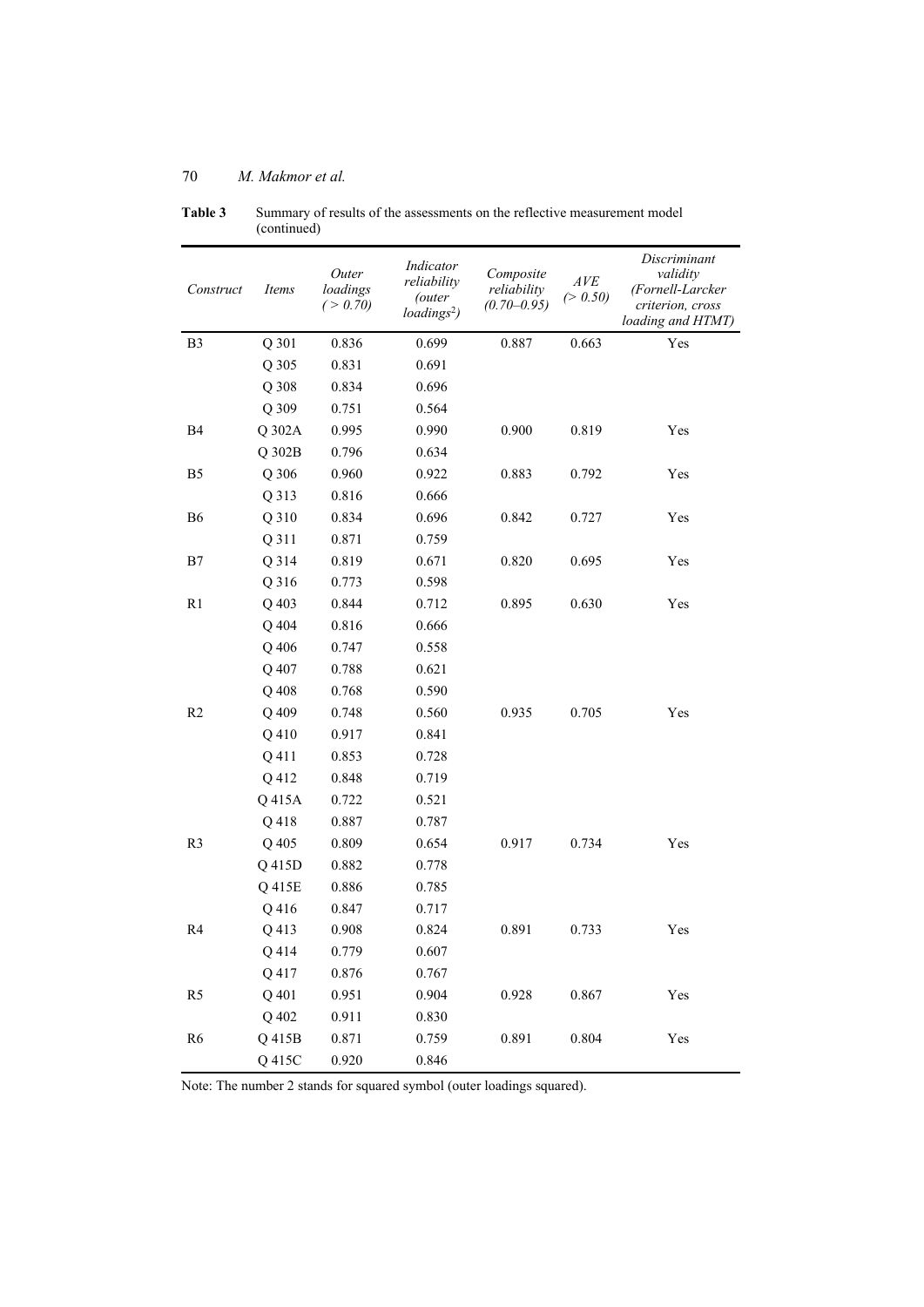Lastly, the final test conducted for the analysis of the discriminant validity for the reflective measurement model was the HTMT. The value of HTMT ranges from 0 to 1, and high discriminant validity is yielded when the ratio is closer to 0. The HTMT ratio values of each construct were below the maximum threshold value of 0.90, which is acceptable. Conclusively, the constructs in this measurement model yielded high discriminant validity as shown by the analysis of the three tests, which were the Fornell-Larcker Criterion, cross-loading analysis and HTMT. Table 3 summarises the results of the reflective measurement models assessment (rounded to three decimal places). The Indicator Reliability is the square of a standardised indicator's outer loadings. It represents the variation in an item explained by the construct and is referred to as the variance extracted from the item. As shown in Table 3, all the model evaluation criteria have been met, providing support for the measurement's reliability and validity.

#### *5.2 Partial least square (evaluation of structural model)*

According to Henseler et al. (2009) and Hair et al. (2014b), reliable and valid outer models (measurement models) allow the evaluation of the inner model (structural model) estimates. The evaluation of the inner model involved examining the model's predictive capabilities and the relationships between the constructs. PLS-SEM assesses the quality of a model based on its ability to predict the endogenous constructs (Hair et al., 2014a).

Hair et al. (2014a, 2014b) agreed that there are five key criteria for assessing an inner model (structural model) in PLS-SEM, which are the collinearity issues, the significance path coefficients, the level of  $\mathbb{R}^2$  values, the  $f^2$  effect size and the predictive relevance  $(O<sup>2</sup>)$ .

| Results       |                                                                                                                                         | <i>Tolerance</i><br>level                 | VIF values<br>$0.20 - 5.00$ | $R^2$ values<br>$(0.0 - 1.0)$ | $O2$ values<br>(>0.00) |
|---------------|-----------------------------------------------------------------------------------------------------------------------------------------|-------------------------------------------|-----------------------------|-------------------------------|------------------------|
|               | Inadequacies of the regulations and<br>legislation on public participation                                                              | 0.861                                     | 1.162                       |                               |                        |
| Constructs    | Barriers of public participation                                                                                                        | 0.861                                     | 1.162                       | 0.139                         | 0.026                  |
|               | Recommendations on public<br>participation                                                                                              |                                           |                             | 0.266                         | 0.088                  |
| Results       |                                                                                                                                         | Path<br>coefficients<br>$(-0.0 t0 + 1.0)$ | t values                    | <i>p</i> values               | $f2$ values            |
|               | Inadequacies of the regulations and<br>legislation on public participation<br>$\rightarrow$ barriers of public participation            | 0.373                                     | 2.031                       | 0.04                          | 0.162                  |
| Relationships | Inadequacies of the regulations and<br>legislation on public participation<br>$\rightarrow$ recommendations for public<br>participation | 0.252                                     | 1.542                       | 0.12                          | 0.075                  |
|               | Barriers of public participation $\rightarrow$<br>recommendations for public<br>participation                                           | 0.366                                     | 2.434                       | 0.02                          | 0.157                  |

**Table 4** Summary of results of the assessments on the reflective measurement model

The first assessment to be conducted of a structural model was the collinearity assessment, which examined each set of exogenous latent variables in the structural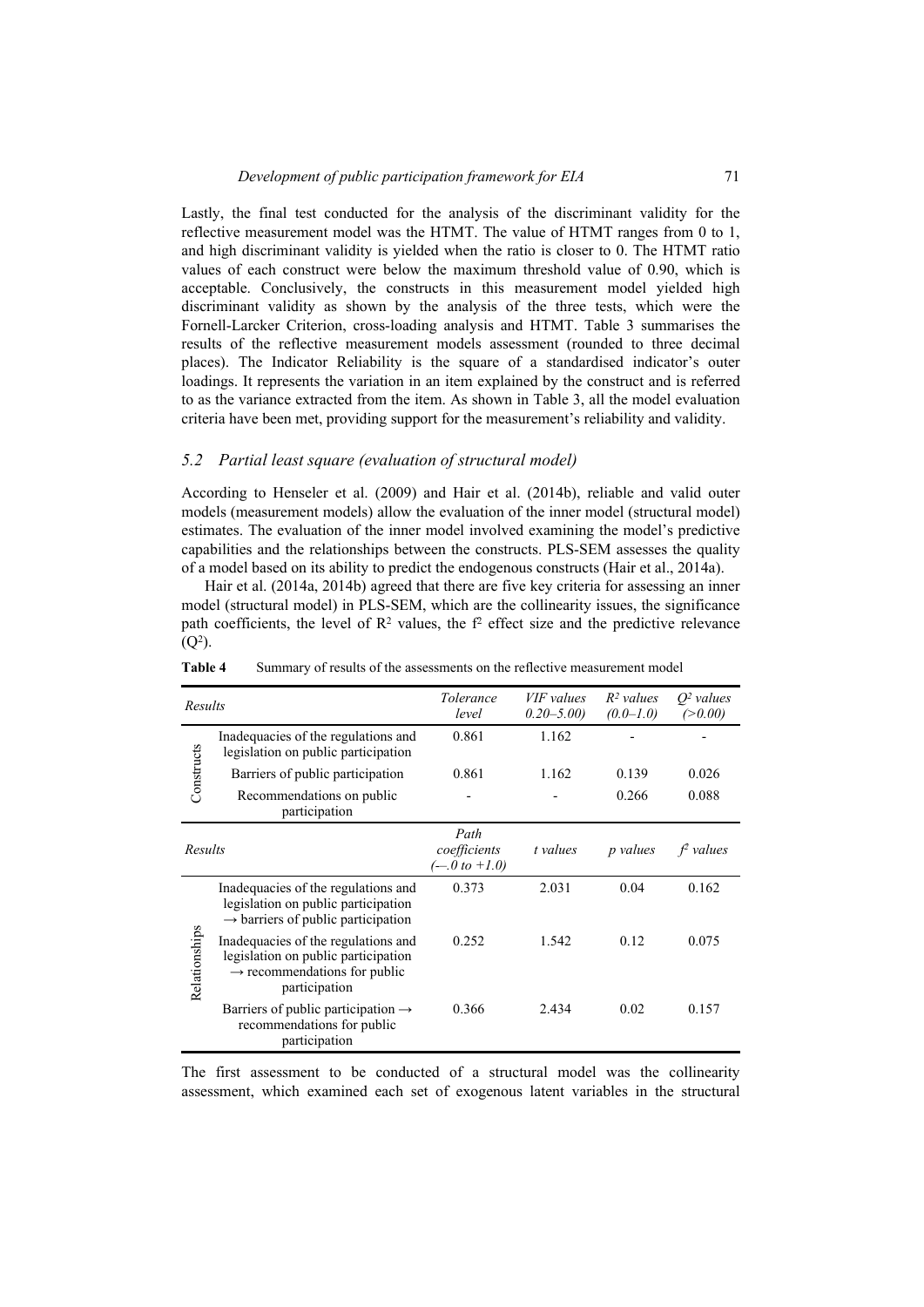model for potential collinearity problems. This was to determine if any of the variables should be eliminated, merged into one or simply mean a higher-order latent variable should be developed (Wong, 2013). This assessment evaluates the tolerance level and the Variance Inflation Factor (VIF) values, whereby the acceptable values should be more than 0.20 and less than 5.00, respectively (Wong, 2013; Hair et al., 2014a). Table 4 shows the results of the collinearity assessment. It can be concluded that the independent variables are not highly correlated and there are no collinearity issues between the constructs in the structural model.

The next step was to evaluate the structural model path coefficients, whereby the standardised values of the path coefficients  $(\beta)$  were between -1 to +1. Hair et al. (2014a, 2014b) stated that if the path coefficients are closer to  $+1$ , this indicates a strong positive relationship (and vice versa for the negative values), one which is always statistically significant. Nevertheless, the significance of a coefficient depends on the standard error that can be obtained using bootstrapping (Hair et al., 2014a, 2014b). Hair et al. (2014a) added that the bootstrap standard error estimates the empirical t-value, which should be more than the commonly used critical values. In this study, a two-tailed test was used. The given critical values were 1.65 (significance level =  $10\%$ ), 1.96 (significance level = 5%) and 2.57 (significance level  $= 1\%$ ). Table 4 presents the values for the structural model path coefficients.

As shown in Table 4, the inadequacies of the regulations and legislation on public participation have 0.373 effects on the barriers to public participation, the inadequacies of the regulations and legislation on public participation have 0.252 effects on the recommendations for public participation and the barriers to public participation have 0.366 effects on the recommendations for public participation. Overall, the relationship between the inadequacies of the regulations and legislation on public participation, and the barriers to public participation, has the highest path coefficients, compared to the two other relationships. On the contrary, the relationship between the inadequacies of the regulations and legislation on public participation, and the recommendations for public participation, has the lowest path coefficients compared to the two other relationships. The three path coefficients collected show positive relationships that bind the three constructs in the path modelling. Although the path coefficients for all three relationships are quite low, the significance of the relationship is within the range of the given significance level.

The third step was to measure the coefficient of determination  $(R^2 \text{ values})$ , which is a measure of the model's predictive accuracy using the squared correlation between a specific endogenous construct's actual and predicted values (Hair et al., 2014a, 2014b). According to Hair et al. (2014b), the  $R<sup>2</sup>$  values represent the exogenous variable's combined effect on the endogenous variable. Henseler et al. (2009) and Chin (2003) described the range of the  $\mathbb{R}^2$  values from 0 to 1; as a rough rule of thumb, 0.67, 0.33 and 0.19 in the partial least square (PLS) path model are seen as substantial, moderate and weak. Nevertheless, a few exogenous variables that explain an endogenous latent variable might cause the  $\mathbb{R}^2$  values to be lower (Henseler et al., 2009). However, relying on only R2 values to explain the significance of the model is not a good approach.

Table 4 shows the  $\mathbb{R}^2$  values for the assessment of the coefficient of determination for the structural model. The inadequacies in the regulations and legislation on public participation, and the barriers to public participation, explain 26.60% of the total variance in the recommendations on public participation. Meanwhile, the inadequacies in the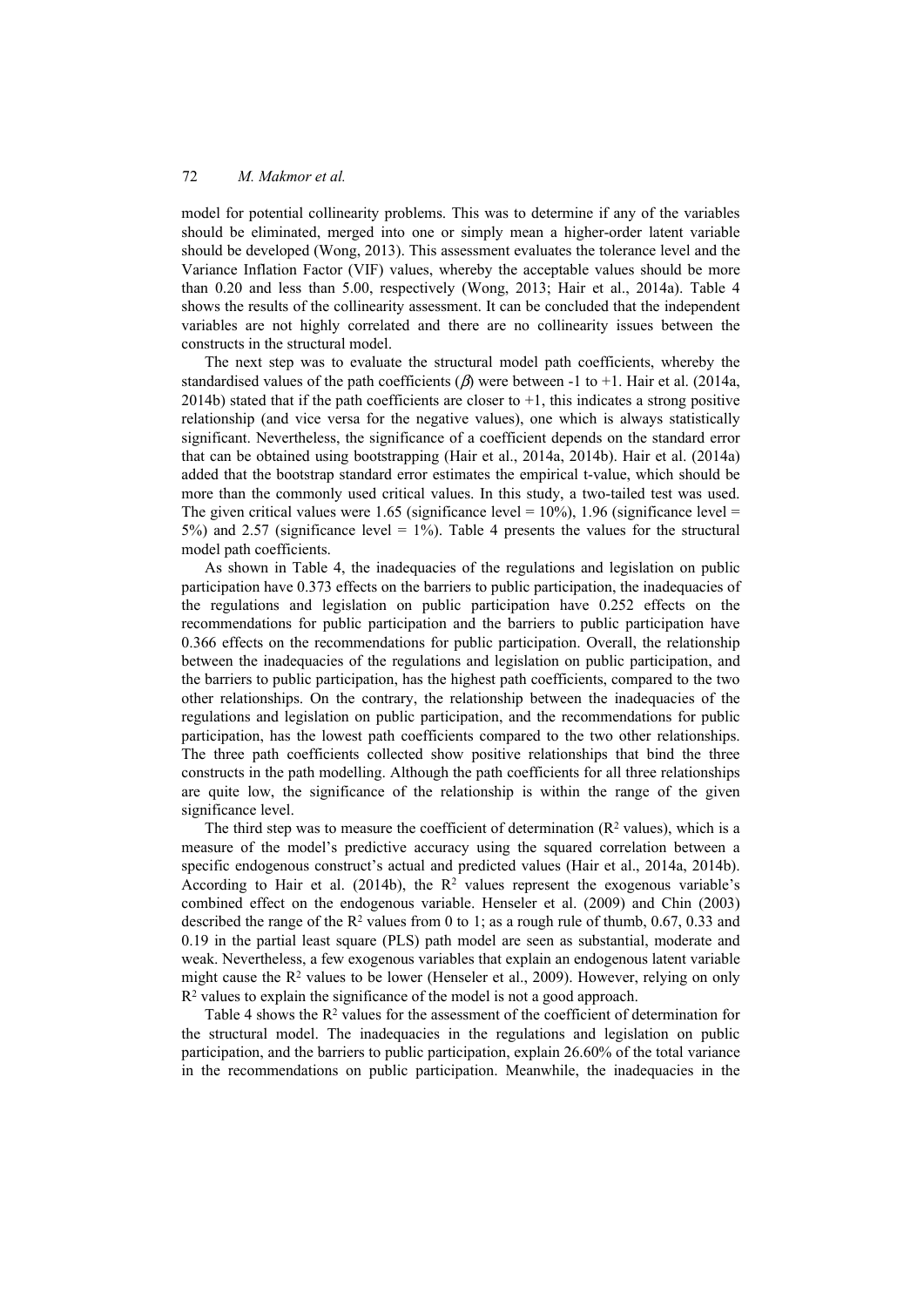regulations and legislation on public participation explain 13.90% of the total variance in the barriers to public participation.

The fourth assessment to be conducted was the effect size  $f<sup>2</sup>$ . The effect size is another test to assess the exogenous constructs' contributions to the endogenous latent variables (Wong, 2013; Ahmad and Afthanorhan, 2014). Wong (2013) added that the effect size assessment is important as it examines the magnitude or strength of the relationship between the latent variables, and determines the overall contribution of a study. The effect size utilises the calculation of Cohen's  $f^2$ . The  $f^2$  values given are 0.02, 0.15 and 0.35, which indicate small, medium and large effects, respectively (Hair et al., 2014a, 2014b; Henseler et al., 2009). Table 4 shows the results of the effect size, from which it can be concluded that the strength of two relationships (the inadequacies of the regulations and legislation on public participation  $\rightarrow$  barriers to public participation and barriers to public participation  $\rightarrow$  recommendations for public participation) have medium effects. Meanwhile, the relationship between the inadequacies of the regulations and legislation on public participation  $\rightarrow$  recommendations for public participation have a small effect, according to the Cohen's f2 calculated using PLS-SEM.

The last aspect to be explored for the structural model assessment was the predictive relevance  $(Q^2)$ , which is the assessment of the model's capability to predict. Wong (2013) and Henseler et al. (2009) both stated that the predictive relevance for the structural model can be measured using a blindfolding procedure, which is a sample re-use technique that omits every  $d<sup>th</sup>$  data point in the endogenous construct's indicators and estimates the parameters with the remaining data points. The omission distance of  $D = 9$ was chosen for this procedure in this study. A value of  $Q<sup>2</sup>$  that is larger than 0 for a particular endogenous construct indicates the path model's predictive relevance. Nonetheless, it should be noted that the  $Q<sup>2</sup>$  value to 0 is indicative of whether an endogenous construct can be predicted, but it does not examine the quality of the prediction (Hair et al., 2014b). Table 4 shows the results of the predictive relevance  $Q^2$ for this structural model assessment. The predictive relevance  $Q<sup>2</sup>$  of the barriers to public participation is  $0.026$ , while the  $Q<sup>2</sup>$  value for the recommendations for public participation is 0.088. In conclusion, the values of the  $Q<sup>2</sup>$  for both barriers to public participation and recommendations for public participation are above 0, which support the model's predictive relevance to the endogenous latent variables.

#### **6 Discussion**

The data gathered from the quantitative data collection were analysed and contextualised via SPSS and PLS-SEM software to propose a framework to further improve the practice of public participation for EIA in Malaysia. The data collected resulted in a final three items, involving the inadequacies of the requirements and legislation on public participation practice in terms of EIA; 28 items under the barriers regarding public participation practice in terms of EIA; and 25 items under the recommendations to alleviate the barriers to public participation practice in terms of EIA. The final variables under these three constructs are illustrated in Figure 2, and form the framework for public participation in the EIA process in Malaysia. The framework produced in this study bridges the gap in numerous researches produced on the topic of public participation in EIA that focuses on the Malaysian context.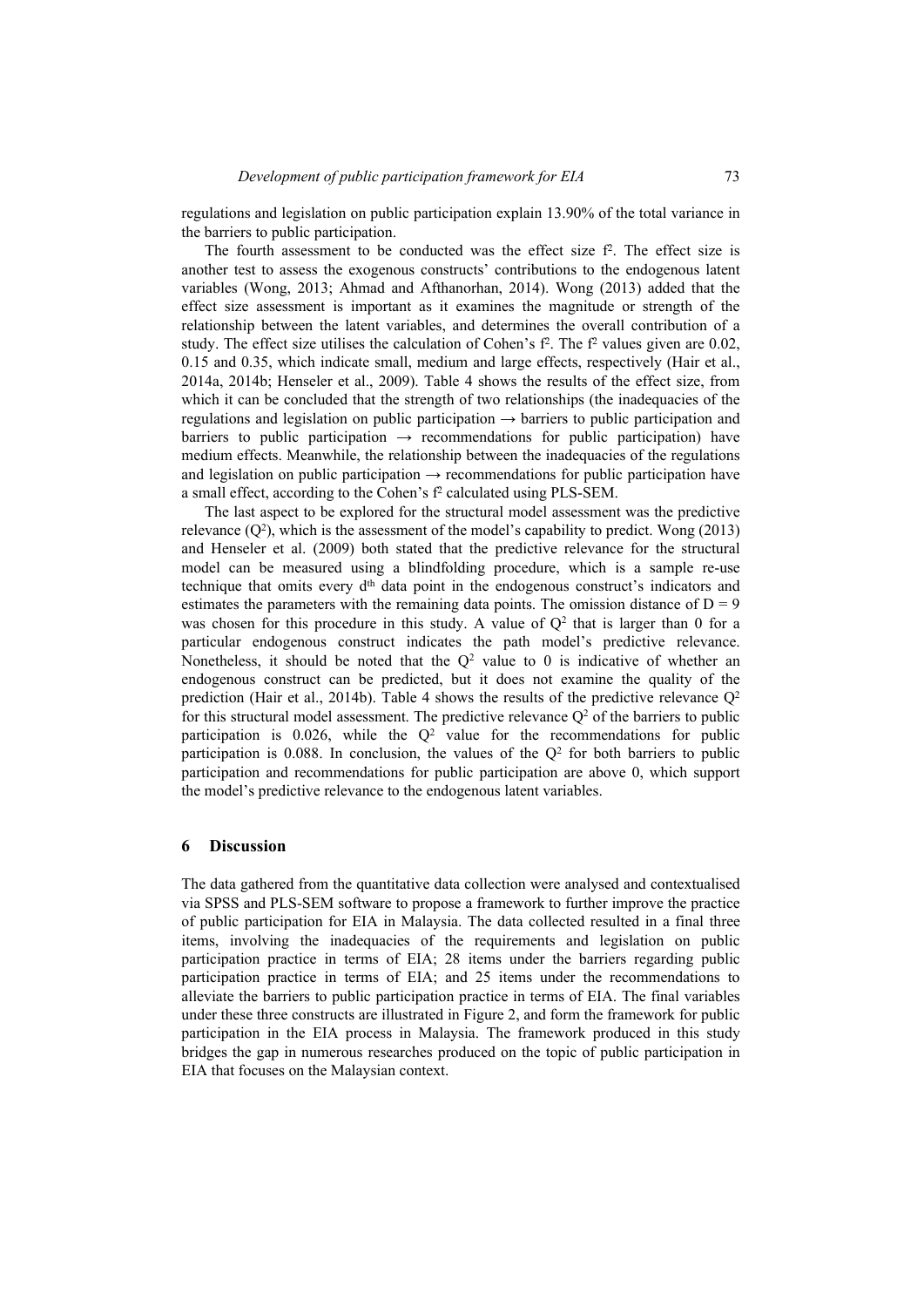|                            | Inadequacies of the Requirements and Legislation on Public Participation Practice for EIA                        |                                    | Recommendations to Improve Public Participation Practice for EIA in Malaysia                                                                                 |
|----------------------------|------------------------------------------------------------------------------------------------------------------|------------------------------------|--------------------------------------------------------------------------------------------------------------------------------------------------------------|
| Environmental Quality Act  | Rights on public participation for individuals and communities                                                   | Political interference             | To evade political interference to improve the quality of public participation for ${\rm EIA}$                                                               |
| EIA Guidelines             | Procedures for public to participate in the EIA process                                                          | Awareness on                       | To promote environmental awareness campaigns that focus on the benefits of public<br>involvement                                                             |
|                            | Clarification on the term 'public interest'                                                                      | participation<br>public            | To outline roles and responsibilities clearly to ensure opinions from all levels of the                                                                      |
|                            |                                                                                                                  |                                    | To inform the community on their rights and purpose of participation<br>community to be taken into consideration                                             |
|                            | ic Participation Practice for EIA in Malaysia<br>Barriers on Publ                                                |                                    | To educate the public on knowledge and skills of participation                                                                                               |
| participation<br>Timing of | Exclusion of participation process during the critical stages of planning, design and<br>assessment              |                                    | To include training in skills of participation in participation programs                                                                                     |
| process                    | Timing of participation is often neglected which causes conflicts                                                | EIA Guidelines                     | To include clear procedures for public to participate in the EIA Guidelines                                                                                  |
| Contents of EIA            | Language barrier-English                                                                                         |                                    | To identify the right participant to represent affected community to be engaged in a                                                                         |
| report                     | Overwhelming technical content of published EIA report                                                           | Representation of<br>the public    | participatory process                                                                                                                                        |
| Representation of the      | Poor representation of public                                                                                    |                                    | To address the needs and rights of the affected community in a participatory process                                                                         |
| public                     | Participation process as a formality-public is not actively involved                                             |                                    |                                                                                                                                                              |
| Stakeholders' shortfal     | Public participation is seldom a priority by the client                                                          | Accessibility to the EIA<br>report | To provide easy access to participate in participation programs                                                                                              |
|                            | Poor participation due to ineffective administration and lack of expertise among government department personnel | Stakeholders' shortfalls           | To train qualified personnel to conduct participation process to encourage                                                                                   |
| Political interference     | Political influences cause public disinterest to participate                                                     |                                    | two-wav communication                                                                                                                                        |
|                            | Constraints on the freedom of speech for government-supported projects                                           | Environmental Quality<br>1974      | To include a provision for public participation in the Environmental Quality Act<br>1974                                                                     |
| Accessibility to the       | Limited opportunities for public to participate                                                                  |                                    |                                                                                                                                                              |
| EIA report                 | to the EIA reports for First Schedule activities<br>Limited access                                               | Timing of participa<br>process     | To apply public participation before and after the decision made in the EIA process<br>To encourage early application of public participation in EIA process |
| Methods of                 | for participation promote one-way communication<br>Existing methods                                              |                                    |                                                                                                                                                              |
| participation              | on proposed projects through mass media<br>ack of publicity                                                      |                                    | To allow the public to influence the outcome after the decision is made                                                                                      |
| Awareness on public        | The public is often unaware of channels to participate                                                           | Methods of partic                  | To diversify participation method to practical forms of participations                                                                                       |
| participation              | knowledge and expertise to participate<br>Public's lack of                                                       |                                    | To create a platform such as public website or care line via SMS or WhatsApp for<br>public to send comments on proposed projects                             |
|                            | Public is unaware of their rights to participate                                                                 |                                    |                                                                                                                                                              |
|                            | Public is too dependent on explanations from government or NGO                                                   |                                    | To establish citizen juries in the decision-making community                                                                                                 |
|                            |                                                                                                                  | Contents of EIA                    | To include documentations on participation process in EIA report                                                                                             |
|                            |                                                                                                                  | report                             | To duplicate EIA report in Bahasa Malaysia and to include EIA summary                                                                                        |
|                            |                                                                                                                  |                                    |                                                                                                                                                              |

**Figure 2** Framework for public participation for EIA in Malaysia (see online version for colours)

*M. Makmo r et al.*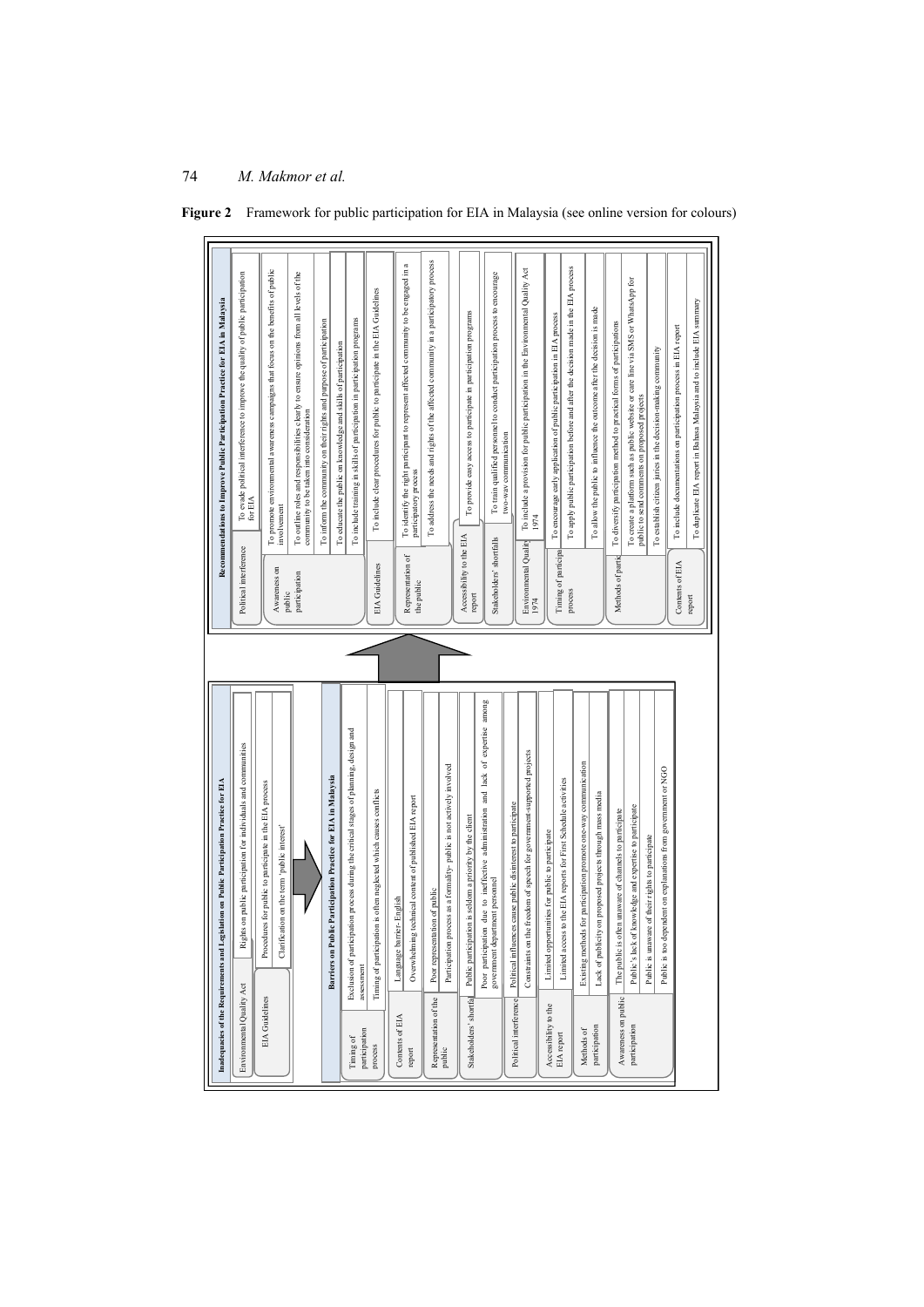### **7 Conclusions**

The PLS-SEM path model confirmed the framework for public participation in EIA in Malaysia by analysing the relationship between the inadequacies of the requirements and legislation on public participation practice in terms of EIA, the barriers to public participation practice in EIA, and recommendations to improve public participation practice in terms of EIA. This study incorporated an alternative method of analysis for the data collected for the topic of public participation in EIA. Nonetheless, this study is limited to the application of public participation in EIA in Peninsular Malaysia, and does

not include the state of Sabah and Sarawak. This is due to the different EIA legislation and requirements that are specially designed for the two states. This framework should induce multiple efforts by the Malaysian government to improve public engagement, and encourage sustainable development and environmental protection awareness among local communities. This study provides a more holistic approach by proposing a framework that can be applied to multiple types of project under EIA. The framework for public participation in EIA in Malaysia produced in this study will be validated to further determine the practicality of the framework for public participation in EIA in Malaysia, a framework that could be applied in the environmental assessment world.

#### **References**

- Abaza, H., Bisset, R. and Sadler, B. (Eds.) (2004) *Environmental Impact Assessment and Strategic Environmental Assessment: Towards an Integrated Approach*, UNEP, Geneva.
- Abdul-Sattar, N. (2007) *Comparative Analysis of the EIA system of Developed and Developing Countries: Cases of Hydroelectric Power Plants*, MSc Thesis, Chalmers University of Technology, Sweden.
- Agrawala, S., Kramer, A.M., Prudent-Richard, G. and Sainsbury, M. (2010) *Incorporating Climate Change Impacts and Adaptation in Environmental Impact Assessment: Opportunities and Challenges*, OECD Environmental Working Paper, No. 24 [online] http://www.klimatilpasning.dk/media/5356/oecd\_adaptation\_eia.pdf (accessed 27 September 2019).
- Ahmad, M.H., Seow, T.W. and Dalimin, M.N. (2013) 'Public participation on detailed environment impact assessment in Malaysia', Paper presented at the *1st FPTP Postgraduate Seminar 2013 in Fakulti Pengurusan Teknologi dan Perniagaan*, UTHM, Johor, Malaysia.
- Ahmad, S. and Afthanorhan, W. (2014) 'The importance-performance matrix analysis in partial least square structural equation modeling (PLS-SEM) with Smartpls 2.0 M3', *International Journal of Mathematical Research*, Vol. 3,, No. 1, pp.1–14.
- Aiyeola, A., Abdullah, R., Shamsudeen, N. and Ibrahim, Z.Z. (2014) 'Examine the level of public participation in environmental Malaysia impact assessment process: a case of MRT project in Malaysia', *IOSR Journal of Environmental Science, Toxicology and Food Technology (IOSR-JESTFT)*, Vol. 8,, No. 6, pp.8–12.
- Alam, S. (2014) 'Public Participation in the Enforcement of Environmental Laws: Issues and challenges in the light of the legal and regulatory framework with special reference to EIAs in Malaysia', *Bangladesh Research Foundation Journal*, Vol. 3, No. 1, pp.87–101.
- Andres, H. (2010) 'Testing a second-order factor structure of team cognition in distributed teams', Paper presented at *The Southern Association for Information Systems Conference*, Atlanta, GA, USA.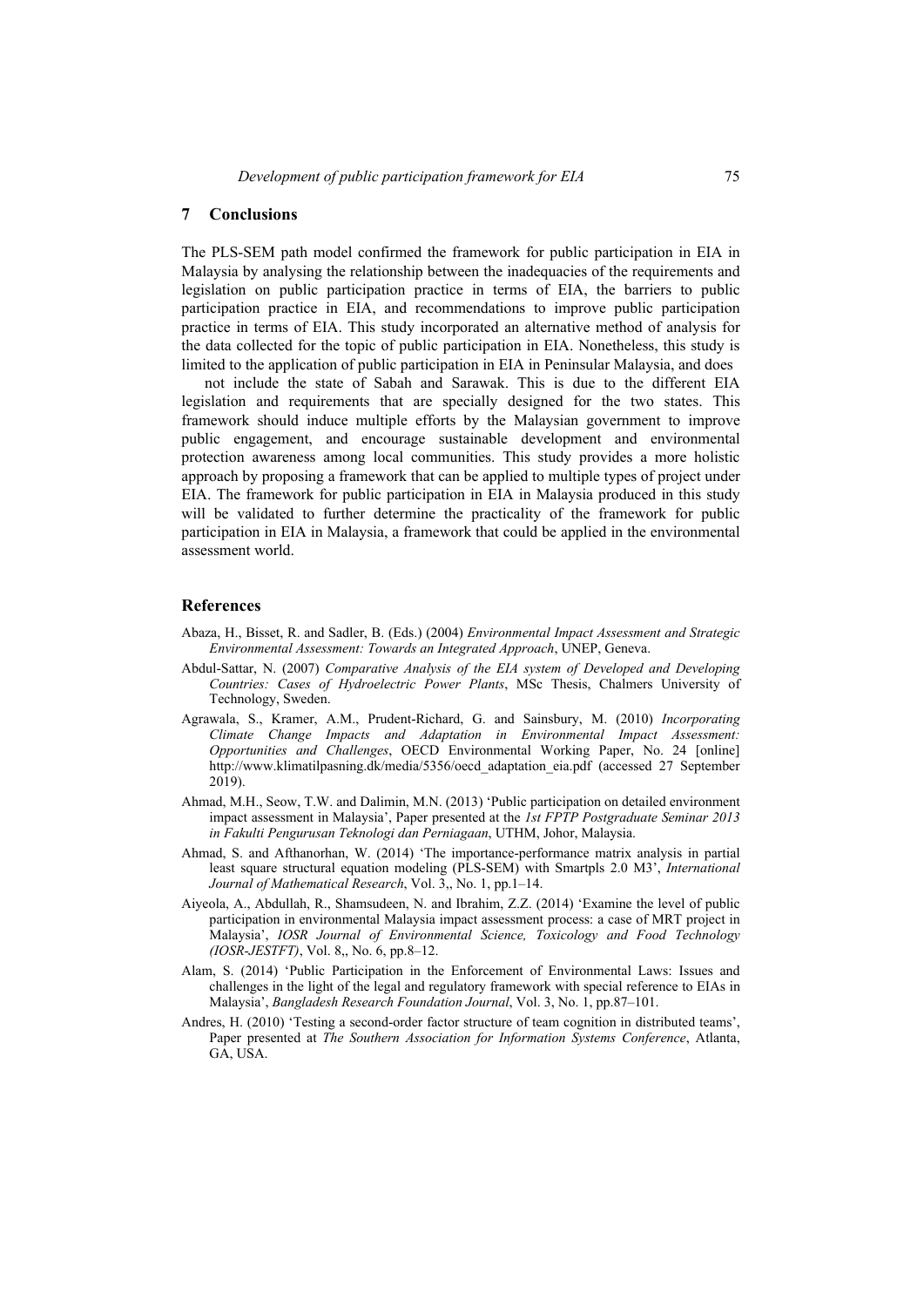- Anuar, H.M. (2012) 'Environmental rights in Malaysia: public participation under EIA', Paper presented at *The HaSS Faculty Second Year PhD Poster Conference*, Newcastle Law School, UK.
- Au, E.W.K. (1998) 'Status and progress of environmental assessment in Hong Kong: facing the challenges in the 21st century', *Impact Assessment and Project Appraisal*, Vol. 16, No. 2, pp.162–166, doi:10.1080/14615517.1998.10590202.
- Au, E.W.K. and Hui, S.Y.M. (2004) 'Learning by doing: EIA follow-up in Hong Kong', in Morrison-Saunders, A. and Arts, J. (Eds.): *Assessing Impact: Handbook of EIA and SEA Follow-up*, pp.197–220, Cromwell Press, Trowbridge, London.
- Au, J., Bagchi, P., Chen, B., Martinez, R., Dudley, S. A. and Sorger, G.J. (2000) 'Methodology for public monitoring of total coliforms, Escherichia coli, and toxicity in waterways by Canadian high school students', *Journal of Environmental Management*, Vol. 58, No. 3, pp. 213–230.
- Baba, A. (2003) *Geothermal Environmental Impact Assessment with Special Reference to the Tuzla, Geothermal Area*, Canakkale, Turkey, Report, No. 5, pp.75–114.
- BCITO (2018) *Environmental Legislation: A Tradie's Guide*, BCITO 2018-Plus Series [online] https://www.google.com/url?sa = t&rct = j&q = &esrc = s&source = web&cd = &cad = rja&uact =  $8$ &ved = 2ahUKEwjEsIq-gaDuAhXlzjgGHXdDCCsOFjAGegOICBAC&url = https%3A%2F%2Fbcito.org.nz%2Fdocuments%2F275%2FBCITO\_Tradies\_Guide\_Enviro Legislation.pdf&usg =  $A\text{OvVaw2-GhbalkJ}$  7rMvG4fmKnye (accessed 16 January 2021).
- Bhatia, R. and Wernham, A. (2008) 'Integrating human health into environmental impact assessment: an unrealized opportunity for environmental health and justice', *Environmental Health Perspectives*, Vol. 116, No. 8, pp.991–1000.
- Bond, A., Pope, J., Fundingsland, M., Morrison-Saunders, A., Retief, F. and Hauptfleisch, M. (2020) 'Explaining the political nature of environmental impact assessment (EIA): a neo-Gramscian perspective', *Journal of Cleaner Production*, Vol. 244, No. 2020, pp.1–10.
- Bond, A., Pope, J., Morrison-Saunders, A. and Retief, F. (2021) 'Taking an environmental ethics perspective to understand what we should expect from EIA in terms of biodiversity protection', *Environmental Impact Assessment Review*, Vol. 86, No. 2021, pp.1–7.
- Boyle, J. (1998) 'cultural influences on implementing environment impact assessment: insights from Thailand, Indonesia, and Malaysia', *Environment Impact Assessment Review*, Vol. 18, No. 2, pp.95–116.
- Boyte, H.C. and Kari, N.N. (1996) *Building America: The Democratic Promise of Public Work*, Temple University Press, Philadelphia, USA.
- Briffet, C., Obbard, J. and Mackee, J. (2004) 'Environment assessment in malaysia: a means to an end or a new beginning?', *Impact Assessment and Project Appraisal*, Vol. 22,, No. 3, pp.221–233.
- Canada (2018) *The Proposed Impact Assessment System: A Technical Guide*, Government of Canada [online] https://www.iaia.org/downloads/Technical%20Guide\_Feb%2028.pdf (accessed 16 January 2021).
- Canada (2019) *Chapter 28 Statute of Canada* [online] https://www.parl.ca/Content/Bills/ 421/Government/C-69/C-69\_4/C-69\_4.PDF (accessed 17 January 2021).
- Chin, W. (2003) *PLS Graph 3.0*, Sodt Modeling, Inc., Houston, Texas.
- CIDA (1996) *Manual on the Canadian Environmental Assessment Act (CEAA): The Canada Fund and Mission-administered Funds*, Canadian International Development Agency, Gatineau, Quebec.
- Creighton, J.L. (2005) *The Public Participation Handbook: Making Better Decisions Through Citizen Involvement*, John Wiley & Sons, San Francisco, USA.
- Dian, A.M. and Abdullah, N.C. (2013) 'Public participation in heritage sites conservation in Malaysia: issues and challenges', *Procedia – Social and Behavioral Sciences*, pp.248–255.
- DOE (2015) *Environmental Quality (Prescribed Activities) (Environmental Impact Assessment) Order 2015*, Malaysia.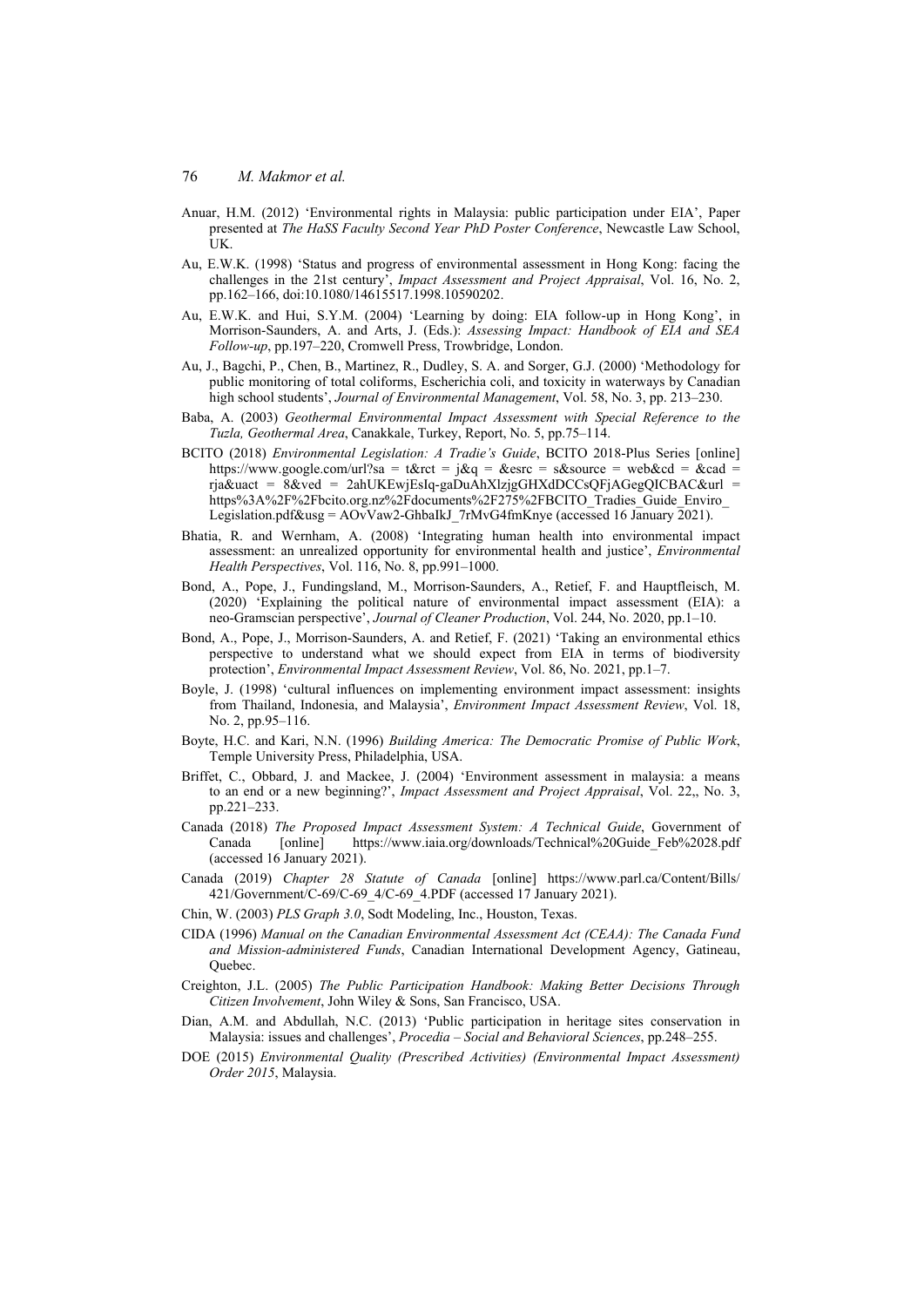- DOE (2016) *Environmental Impact Assessment (EIA) Guidelines Malaysia*, Department of Environment Malaysia.
- Emang, J.J.J. (2006) 'Public participant in EIA process in Sarawak: any room for improvement?', Paper presented at the *Fourth Sabah-Sarawak Environmental Convention Kota Kinabalu*, Sabah, Malaysia, 5–7 September.
- Ernsta, A. (2019) 'How participation influences the perception of fairness, efficiency and effectiveness in environmental governance: an empirical analysis', *Journal of Environmental Management*, 15 May, Vol. 238, pp.368–381.
- Fitzpatrick, P. and Sinclair, A.J. (2003) 'Learning through public involvement in environmental assessment hearings', *Journal of Environmental Management*, Vol. 67, No. 2, pp.161–174.
- Hair Jr., J.F., Sarstedt, M., Hopkins, L. and Kuppelwieser, V.G. (2014b) 'Partial least squares structural equation modeling (PLS-SEM): An emerging tool in business research', *European Business Review*, Vol. 26, No. 2, pp.106–121.
- Hair, J.F., Hult, G.T.M., Ringle, C.M. and Sarstedt, M. (2014a) *A Primer on Partial Least Squares Structural Equation Modelling (PLS-SEM)*, SAGE Publications, Inc., Thousand Oaks, California.
- Hamid, M., Sami, W. and Sidek, M. (2017) 'Discriminant validity assessment: use of Fornell & Larcker criterion versus HTMT Criterion', *Journal of Physics: Conf. Series*, Vol. 890, No. 2018, pp.1–5.
- Hartley, N. and Wood, C. (2005) 'Public Participation in environmental impact assessment implement the Aarhus Convention', *Environmental Impact Assessment Review*, Vol. 25, No. 4, pp.319–340.
- Henseler, J., Ringle, C.M. and Sinkovics, R.R. (2009) 'The use of partial least squares path modeling in international marketing', *Advances in International Marketing*, Vol. 20, pp.277–319, https://doi.org/10.1108/S1474-7979(2009)0000020014.
- Hui, S.Y.M. and Ho, A.Y.K. (2008) 'Hong Kong's innovative techniques in public engagement', Paper presented at *the 28th Annual Conference of the International Association for Impact Assessment*, Perth Convention Exhibition Centre, Perth, Australia, , 4–10 May.
- Hunsberger, C., Froese, S. and Hoberg, G. (2020) Toward 'good process' in regulatory reviews: Is Canada's new system any better than the old?', *Environmental Impact Assessment Review*, Vol. 82,, No. 106379, pp.1–9.
- IAA (2020) *Impact Assessment Act and CEAA 2012 Comparison* [online] https://www.canada.ca/ en/impact-assessment-agency/services/policy-guidance/impact-assessment-act-and-ceaa-2012 comparison.html (accessed 17 January 2021).
- Ismail, W. and Said, I. (2014) 'Integrating the community in urban design and planning of public spaces: a review in Malaysian cities', Paper presented at *The Asia Pacific International Conference on Environment-Behaviour Studies*, Berlin, Germany.
- Jiayu, H. (2011) 'Public participation in environmental impact assessment (EIA) a case study of Hong Kong', Paper presented at *The International Conference on Electric Technology & Civil Engineering (ICETCE)*, Lushan, China.
- Johnson, D.E. and Dagg, S. (2003) 'Achieving public participation in coastal zone environmental impact assessment', *Journal of Coastal Conservation*, Vol. 9, No. 1, pp.13–18.
- Kanniah, R. (2000) 'Public participation in the environmental impact assessment process in Malaysia', *Malayan Law Journal Articles*, Vol. 3, No. 2000, pp.1–16.
- Larkin, P., Leiss, W., Arvai, J., Dusseault, M., Fall, M., Gracie, R., … Krewski, D. (2019) 'An integrated risk assessment and management framework for carbon capture and storage: a Canadian perspective', *International Journal of Risk Assessment and Management*, Vol. 22, Nos. 3/4, pp.464–508.
- Maidin, A.J. (2011) 'Access to public participation in the land planning and environmental decision-making process in Malaysia', *International Journal of Humanities and Social Sciences*, Vol. 1, No. 3, pp.148–164.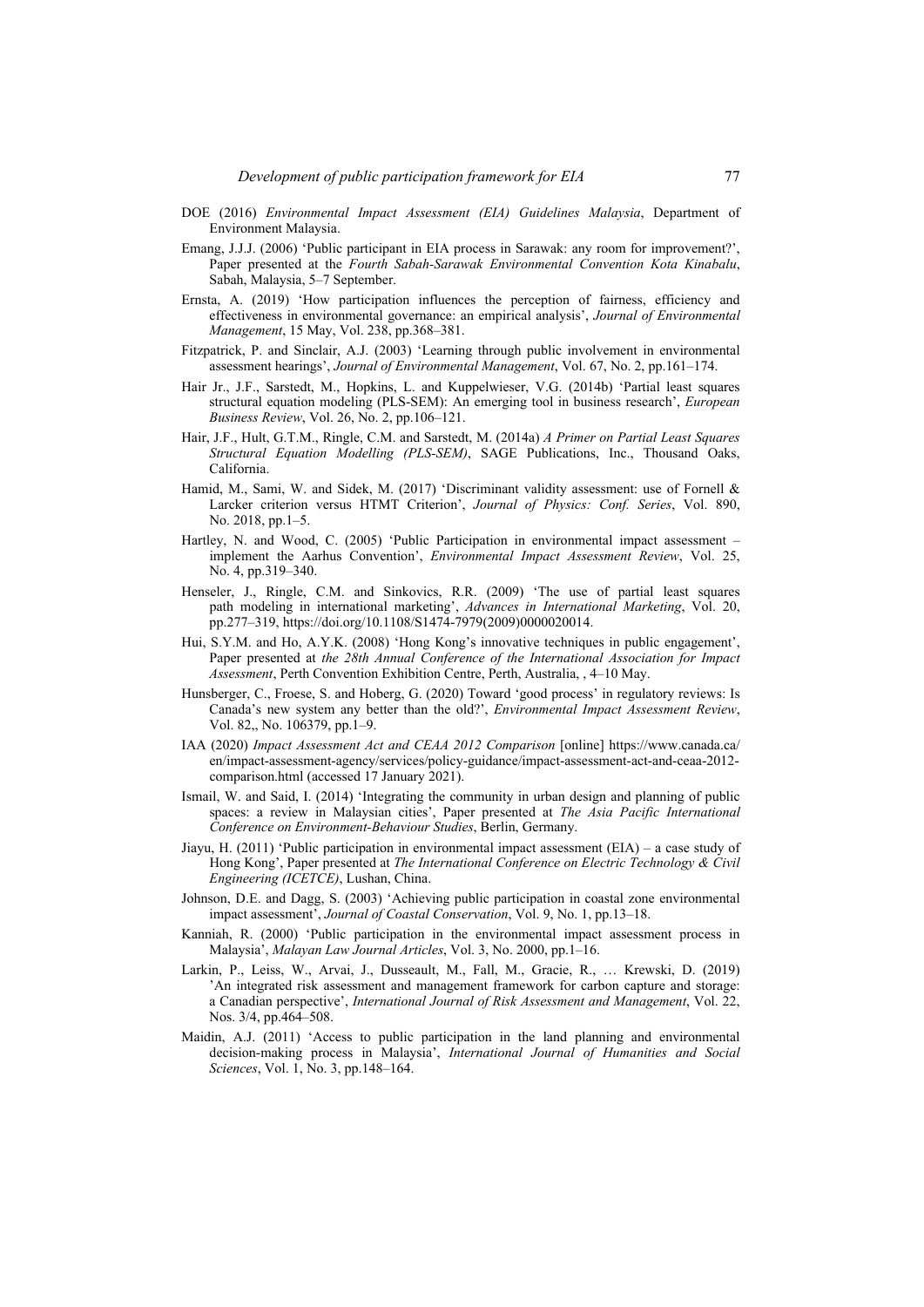- Makmor, M. and Ismail, Z. (2014) 'A comparative study on EIA process in Malaysia, West Australia, New Zealand and Canada', *Jurnal Teknologi*, Vol. 70, No. 1, pp.15–22.
- Makmor, M. and Ismail, Z. (2016) 'Improving environmental impact assessment (EIA) process in Malaysia', *Jurnal Teknologi*, Vol. 78, No. 1, pp.93–107.
- Markham, G.S. (1983) *The Environmental Impact Assessment and Review Process: The Role and Effectiveness of the New Zealand Procedures*, MSc Thesis, University of Canterbury and Lincoln College, Canterbury, New Zealand.
- Memon, A. (2000) 'Devolution of environmental regulation: EIA in Malaysia', *Impact Assessment and Project Appraisal*, Vol. 18, No. 4, pp.283–293.
- MfE (2006) *Your Guide to the Resource Management Act. (ME 766)*, Wellington, New Zealand Ministry for the Environment [online] http://www.rma.govt.nz (accessed 1 February 2021).
- Morgan, R.K. (2012) 'environmental impact assessment: the state of the art', *Impact Assessment and Project Appraisal*, Vol. 30, No. 1, pp.5–14.
- Mustafa, M. (2011) 'The role of environmental impact assessment in addressing marine environmental issue arising from oil and gas activities: examples from Malaysia', Paper presented at the *International Proceedings of Chemical, Biological & Environmental Engineering (IPCBEE)*, Cairo, Egypt, 21–22 October.
- Nadeem, O. and Fischer, T. B. (2011) 'An evaluation framework for effective public participation in EIA in Pakistan', *Environmental Impact Assessment Review*, Vol. 31, No. 1, pp.36–47.
- O'Faircheallaigh, C. (2010) 'Public participation and environmental impact assessment: purposes, implications, and lessons for public policy making', *Environmental Impact Assessment Review*, Vol. 30, No. 1, pp.19–27.
- Ogola, P.F.A. (2007) 'Environmental impact assessment general procedures', Paper presented at the *Short Course II on Surface Exploration for Geothermal Resources*, Lake Navaisha, Kenya.
- Omar, D. (2009) 'Public participation in Malaysian District local planning system', Paper presented at *The Second International Conference on Whole Life Urban Sustainability and its Assessment (SUE-MoT)*, Loughborough, UK.
- Omar, D. and Leh, O. (2009) 'Malaysian development planning system: Kuala Lumpur structure plan and public participation', *Asian Social Science*, Vol. 5, No. 3, pp.30–36.
- Paci, C., Tobin, A. and Robb, P. (2002) 'Reconsidering the Canadian environmental impact assessment act: a place for traditional environment knowledge', *Environment Impact Assessment Review*, Vol. 22, No. 2, pp.111–127.
- Pölönen, I., Hokkanen, P. and Jalava, K. (2011) 'The effectiveness of the Finnish EIA system what works, what doesn't, and what could be improved?', *Environmental Impact Assessment Review*, Vol. 31, No. 2, pp.120–128.
- Powell, B.H. (2014) *Environmental Assessment & the Canadian Constitution: Substitution and Equivalency*, Environmental Law Centre, Canada.
- Rahman, H.A. (2011) 'Public involvement on environmental issues in Malaysia with reference to Alor Star, Kedah', Paper presented at the *2011 International Conference on Environmental, Biomedical and Biotechnology*, Shanghai, China, 19–21 August.
- Ramli, R., Mohamed, M.Z. and Zahari, R.K. (2012) 'The contributions of public participation in environmental impact assessment (EIA) towards promoting sustainable development in Malaysia', Paper presented at *The 23rd Eastern Regional Organisation for Planning and Human Settlements (EAROPH) World Congress*, Daegu, Korea.
- Reed, M. S. (2008) 'Stakeholder participation for environmental management: a literature review', *Biological Conservation*, Vol. 141, No. 10, pp.2417–2431.
- Said, A.M., Sanusi, M.S., and Hamid, W.A.G.W.A. (2008) 'Limitations of a project based environmental impact assessment in Malaysia: lessons from coastal area development in Melaka, Malaysia', Paper presented at the *Nusantara Urban Research Institute & Department of Architecture*, Sam Ratulangi University, Sulawesi, Indonesia.